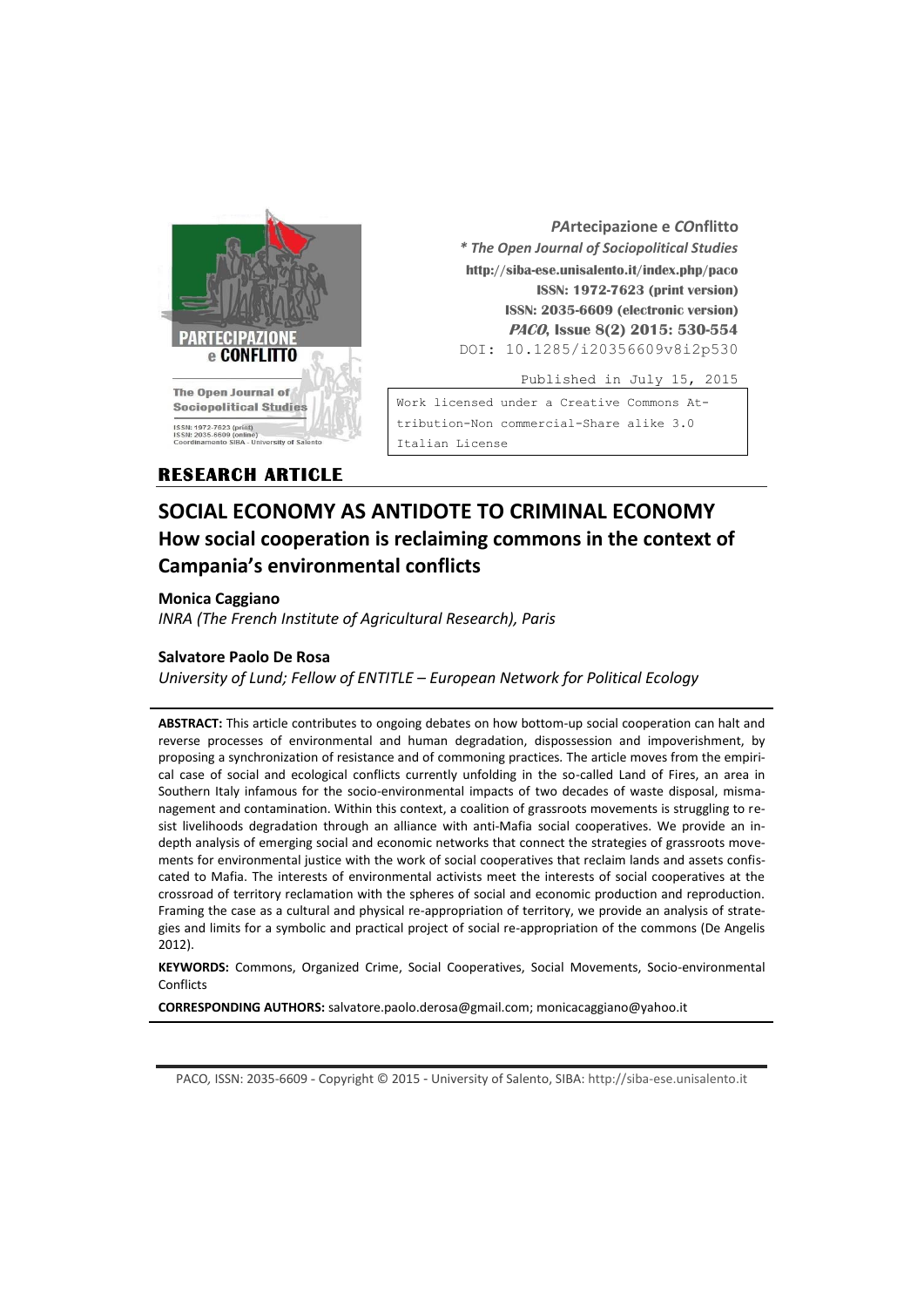#### **1. Introduction**

In the current European conjuncture of uneven economic recession, top-down directives for public spending reviews and attempts to restart growth, we witness frequent clashes between the priorities of local communities and those supported by international and national political economic institutions. Increasingly, groups of people in different contexts, while counteracting processes of exclusion and degradation, are also organizing themselves to regain control on local resources and to revive popular participation in the political process (Martinez-Alier 2002; Anguelovski 2013). On these premises, this article contributes to ongoing debates on how bottom-up social cooperation can halt and reverse processes of environmental and human degradation, dispossession and impoverishment. By focusing on the cooperation and the mutual strengthening of resistance practices and social economies in a contest of environmental conflict, we provide an analysis of strategies and limits for a symbolic and practical project of social re-appropriation of the commons.

Rebuilding connections within communities and between people and environments is a grassroots work that echoes the writings of Gregory Bateson, from whom we learn that "everything is connected". Bateson invites us to look at the patterns that connect because "what can be studied is always a relationship or an infinite regress of relationships. Never a thing" (Bateson 1972). In this paper, we investigate the connections developed within local communities facing social exclusion and widespread contamination. We focus on networking and partnerships that trigger cultural changes and nurture emancipatory patterns, both on social and individual level. Through these connections, local communities seek to organize and resist processes of contamination, dispossession and impoverishment, and to free themselves from Mafia rule, developing a sense of belonging to "the patterns that connect"(Bateson 1972). The coordination between grassroots environmental movements and social cooperatives, we argue, is putting the basis for a social recreation and re-appropriation of the commons, that is, a bottom-up cultural and political reorientation of the ownership and management of resources through shared acts of making-in-common (De Angelis 2012).

The communities we engage with live in the so-called Land of Fires, an area in Southern Italy infamous for the power wielded by organized crime and for the socioenvironmental impacts of waste disposal and mismanagement. In this context, we provide an in-depth description and analysis of emerging social economies networks, involving cooperatives who work land confiscated to Mafia, environmental activists, citizens associations and private actors. In an attempt to decolonize their imaginary both from Mafia values and from economic imperialism, they try to integrate individual and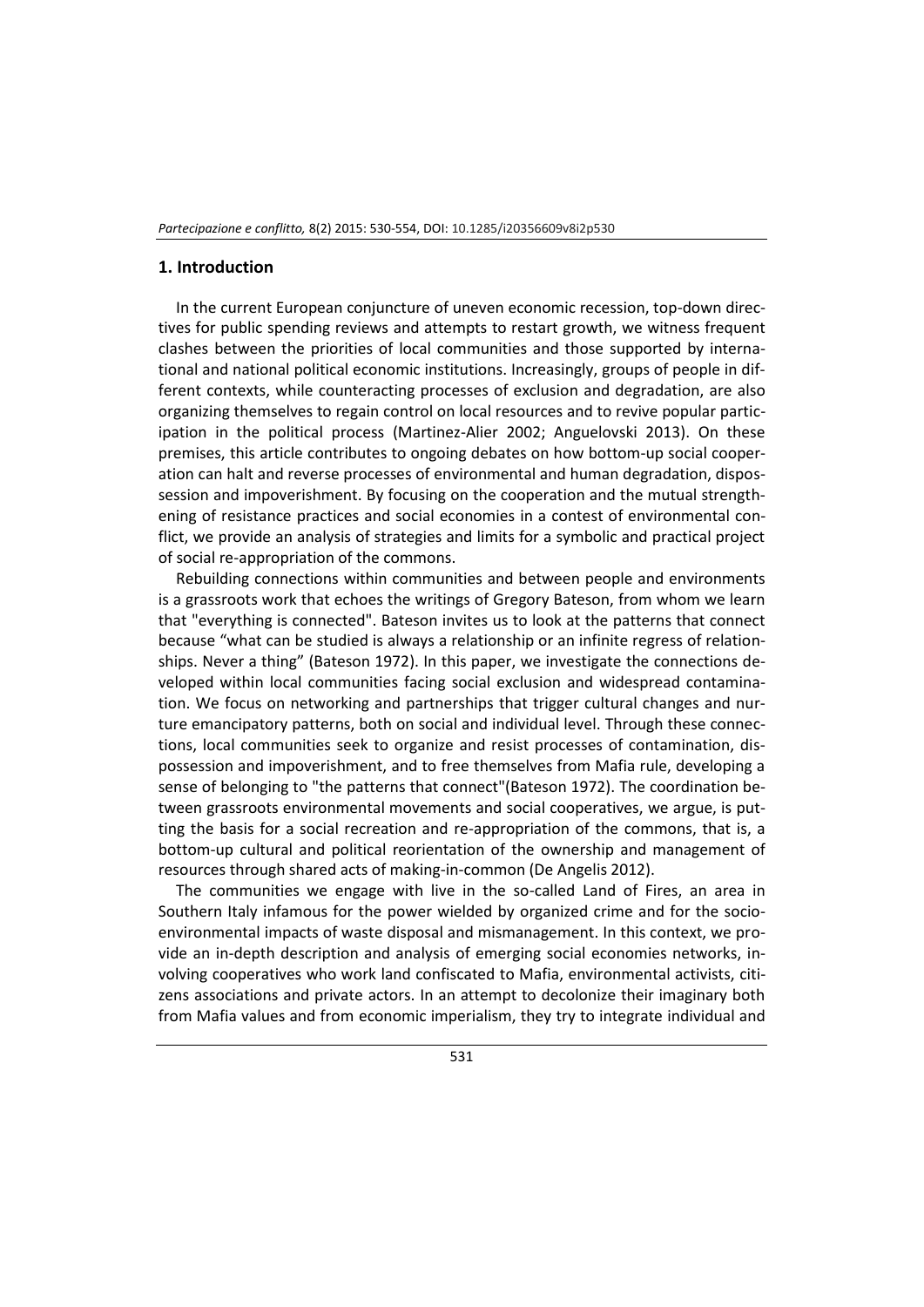community wellbeing in novel socio economic structures, to reconnect people with land, agriculture with welfare, environmental struggle with social justice, ethic with economy. In doing so they seem to adopt Bateson's *wider perspective* through acts that radically change both the material reality and the ways they understand this reality and themselves within it. The joining of resistance to inequalities and selforganization of social reproduction through practices of commoning that we discuss is a promising path for enhancing the democratic participation in the making of our present and future societies. The task is to turn the challenges we are facing in opportunities for novel socio-environmental arrangements to emerge. The experience of Campania's activists points to a way that can inspire similar struggles in other contexts.

## **2. Methodology**

We conducted an ethnographic study of the grassroots environmental movements and of the social cooperatives in Campania between February and May 2014. The methods used for collecting data are individual semi-structured interviews, oral histories, participant observation and documents reviews. We collected twenty interviews to activists involved in environmental struggles and ten interviews to members of social cooperatives. The interviews were transcribed and coded in order to detect common themes and meaning-making processes. We refer to several documents from press, official sources (trials and police investigations, government projects and reports), institutional bodies (national statistic institutes) and unofficial documents (grassroots movements' reports).

## **3. Commons Movements and Social Movements**

Nowadays, we witness a renovated interest for the study and the practice of commons (Bollier and Helfrich 2012; Bollier 2014; Shaw 2014). The "language of the commons" is gaining momentum again as an emergent array of "commons movements" in urban, rural and digital settings around the world is producing, re-appropriating or recreating commons. In terms of the targeted resources and organizational practices, these emergent commons have multiple and varied declinations, such as indigenous' and peasants' collective management of forests and agricultural lands; urban guerrilla gardening; occupations of empty public buildings for social revitalization and so on.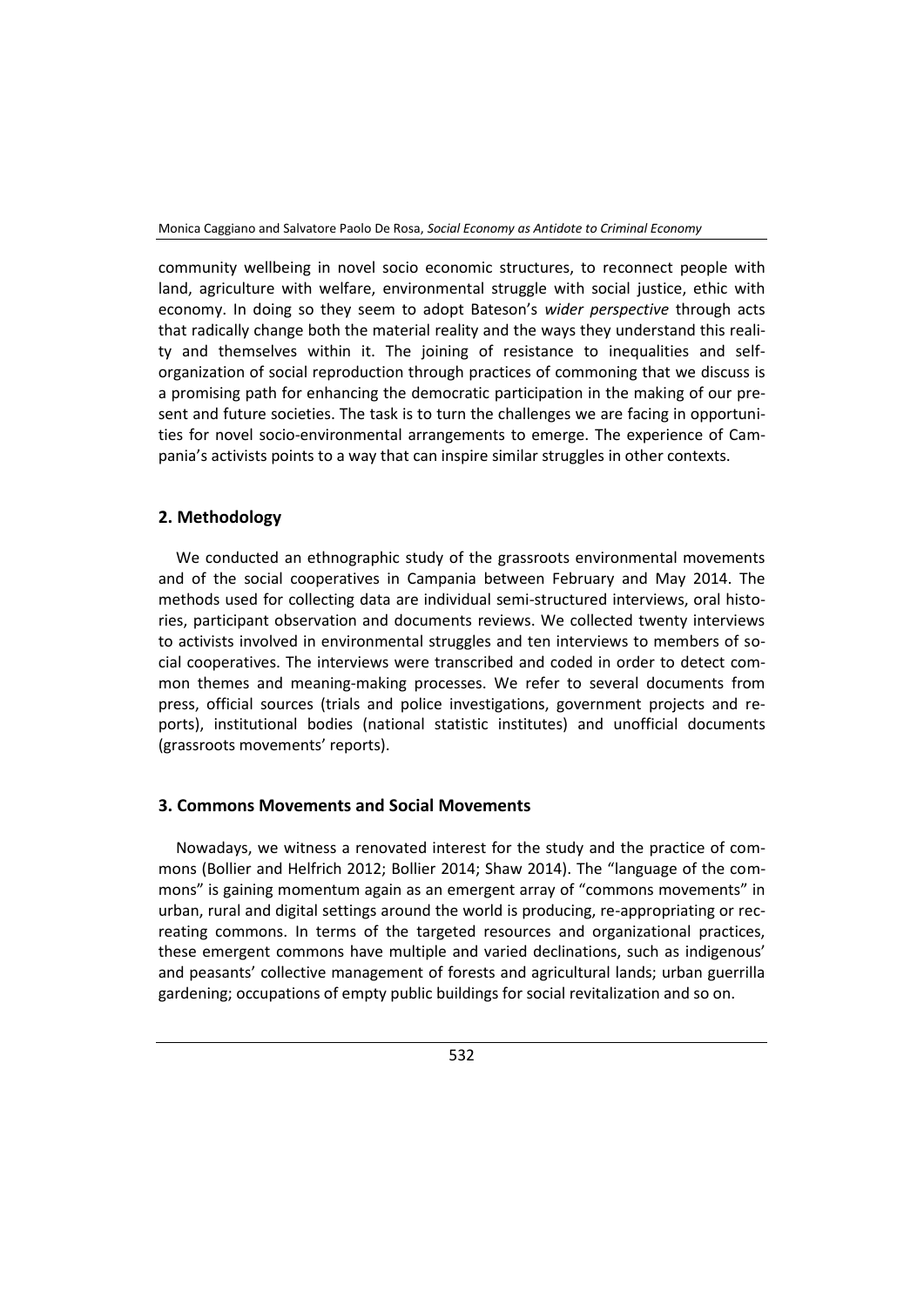In the classical formulation provided by Elinor Ostrom (1990), commons are defined as a paradigm of governance and resource management. The term referred to the norms, rules and institutions that enable the shared management of common pool resources (CPR). The work of Ostrom, and of the group of researchers she coordinated, was a reaction to the belief, widely held until the 1980s, that CPRs could only be managed by the State or the market through private property. CPRs scholars instead showed that groups of resource users at the local level could jointly create institutions to sustainably manage those resources over long periods. Advancing the work of Ostrom, further studies around commons have pointed out the influence of exogenous political economic factors on the ways CPRs are managed (Peluso 1992; García-López 2013). Shifting the gaze from the conditions that ensure the sustainability of the common pooled resource to the actual social practice that turns resources into commons, other practitioners and researchers prefer to talk about commoning as a verb rather than a noun, to highlight the emergent processes of shared stewardship about things that a community possess or manage in common (Linebaugh 2010; Helfrich and Bollier 2012)

Our interpretation of commons relies on the work of Massimo De Angelis, particularly on his analysis of the relations between social movements and commons movements (De Angelis 2010, 2012). For De Angelis the need to think about the current relevance of the commons comes from their potential for reconfiguring social relations and for articulating new social systems of production in common. In his definition, commons are the manifestation of a social force that addresses "the various needs of reproduction of different communities by mobilising the natural and creative resources at their disposal or that they are able to identify and reclaim from other social forces" (De Angelis 2012, p.4). As a social force, acts of commoning are forms of collective selfhelp solutions to the problems of social reproduction faced by communities. The social forces implementing commons always organize vis-à-vis external social forces that constantly threaten to co-opt their efforts. The possibilities for the flourishing of acts of commoning are based on the achievements of previous struggles or rely on the creation of new self-organized spaces, in a constant bargaining with systemic forces (such as the State and Capital) that attempt to absorb their subversive charge. In order to resist dispossession, co-optation and enclosure, the commons movements need social movements. While there is an inherent connection between commons and social movements (they both presuppose one another to a certain extent), they also have different sequences and act at different levels. Social movements move from a *clash* with other social forces, in order to resist the dispossession of rights and to achieve some form of redistribution. Commons movements instead act on the basis of the available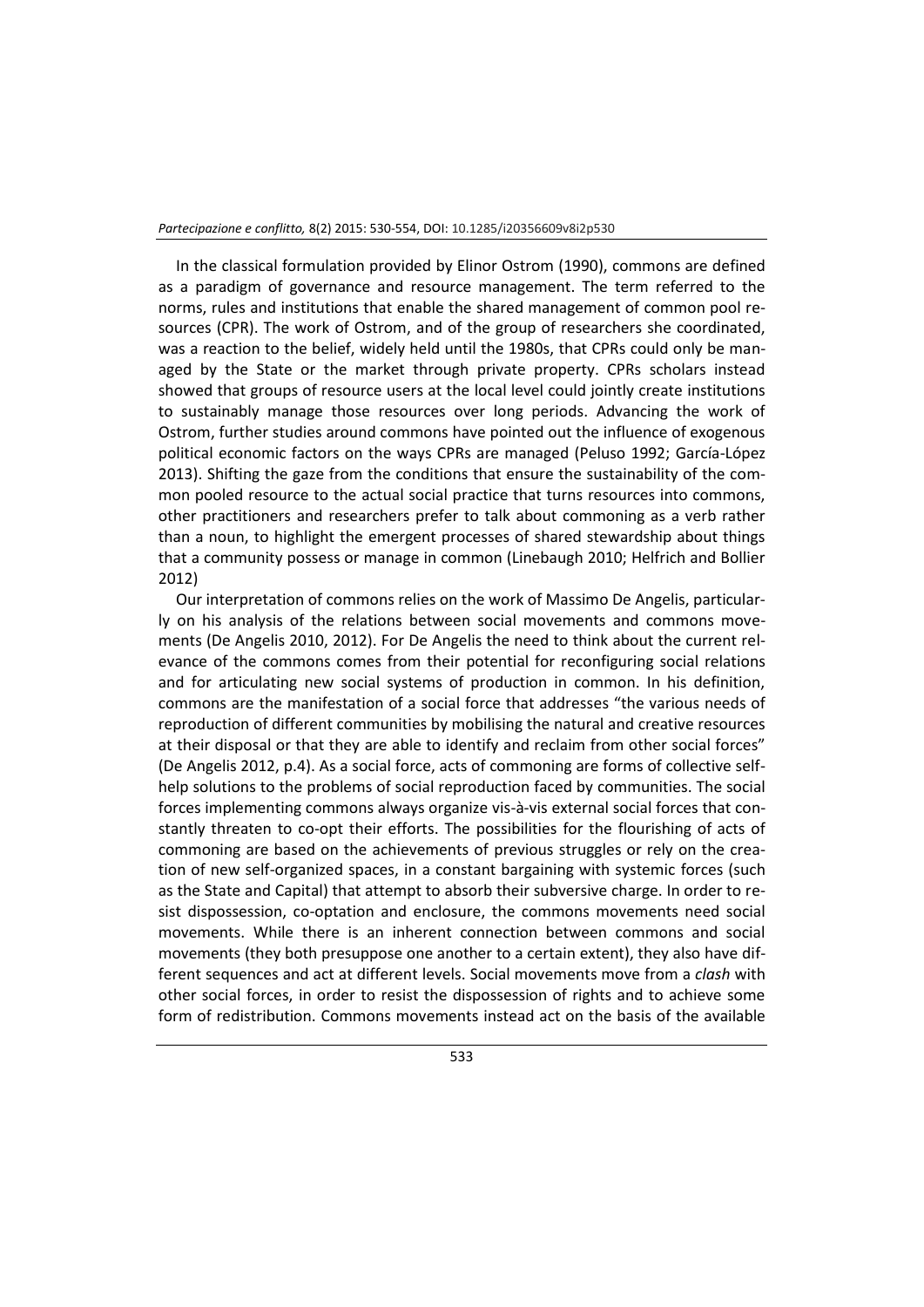possibilities (what De Angelis calls available *deals*) to foster the self-organization and collective management of resources. A process that aims to transform the balance of systemic forces, therefore, "must seek ways to couple social movement and commons, to *synchronize* their respective sequences, to make more clearly the subjects of movements commoners and make commoners protestors" (De Angelis 2012, p.18).

In this light, we advance an interpretation of the collaboration between social cooperatives and grassroots environmental movements as an attempt to synchronize commoning practices with strategies of political pressure. The enhancement of selforganization brought forward by the social cooperatives strengthens the organizational base of grassroots movements and their ability to promote real changes. On the other hand, the work of grassroots movements attempts to challenge the power imbalances, to increase the democratic space and to enlarge the condition of possibilities for the flourishing of commoning practices. In addition, social movements stimulate cooperatives to remain constantly vigilant and reflective on the risk of co-optation. In the case we analyse, their joint actions are emerging in a context of conflict. Far from being a limiting factor, the ruptures created by conflicts represent openings towards radically different paradigms of managing and organizing life in common. How the social forces of commoning and social movements in Campania have emerged, and which kind of conflict they are facing, is described and explained in the next sections.

### **4. The Land of Fires and the criminal economy**

Our research field is located in the Northern part of Campania region in Southern Italy and corresponds to the area labelled by local activists, and recently mainstreamed by Italian media<sup>1</sup> and politicians<sup>2</sup>, as the "Land of Fires". The area comprises the provinces of Naples and Caserta, a large and complex urban/rural system that is the most densely populated area in Italy while having the lowest GDP pro-capita (ISTAT 2014). The presence of rooted criminal organizations (the so-called *Camorra*) had historically a great impact on the regional economic and socio-environmental changes. *Camorra* groups are armed organizations whose main will is to maintain power positionalities through a complex interplay of territorial control, service provision, political patronage,

 $<sup>1</sup>$  All Italian major newspapers have recently picked up the term in their reports on Campania socio-</sup> environmental situation (e.g. cfr. La Repubblica, Corriere della Sera and Il Mattino from January to March 2014).

 $2$  The law drafted in February 2014 as a government response to the social mobilizations of Campania people, has been labelled by politicians and media the "Land of Fires law".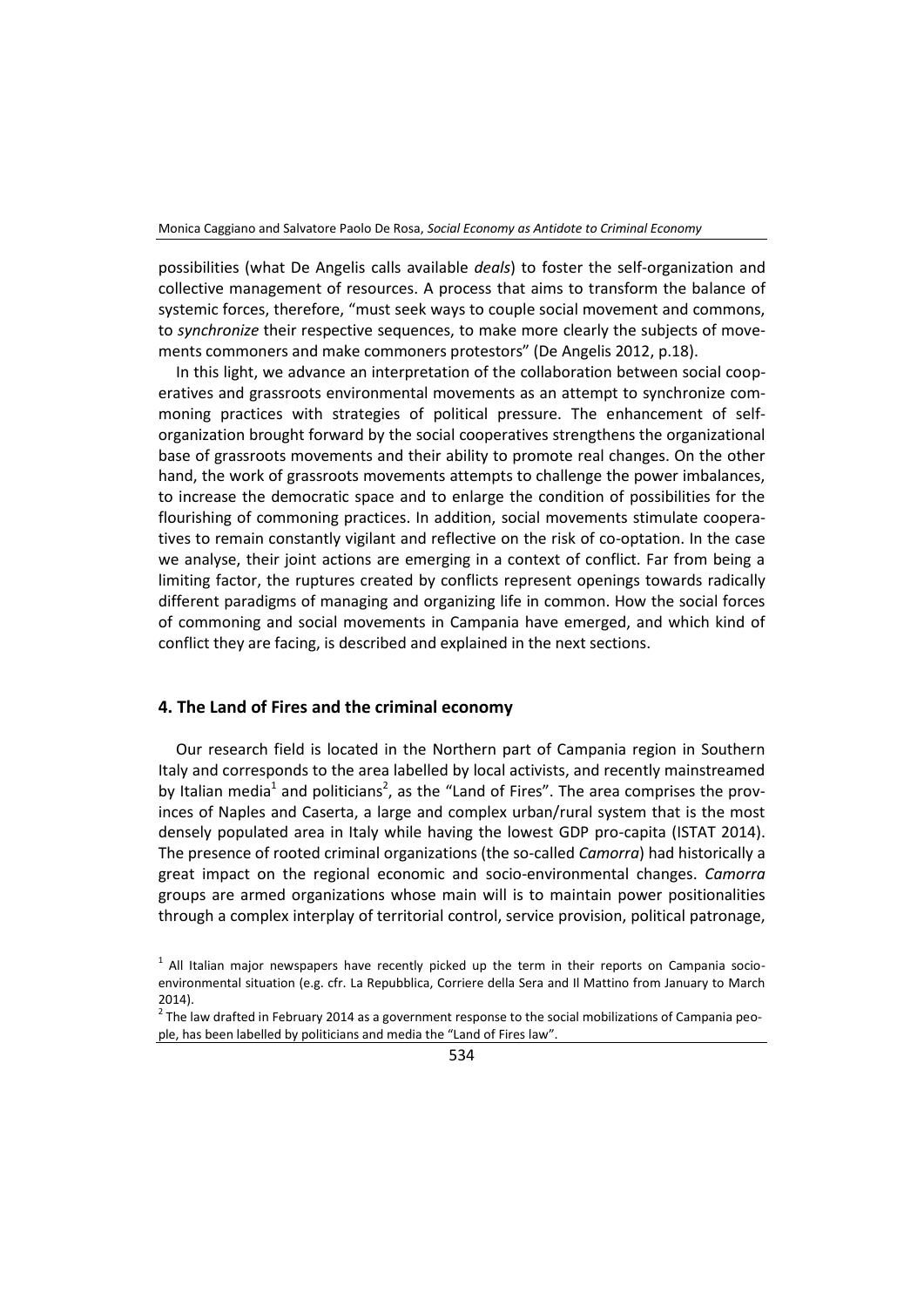violence and the spreading of specific cultural values (Santino 1995). Their aim is the maximization of profits through a predatory economic behaviour, pursued even at the cost of social legitimacy. Moreover, criminal capitals circulate constantly between legal and illegal realms of economy, supporting processes of accumulation coherent with the imperatives of global capital (Arlacchi 1979). Indeed, in its contemporary manifestations, criminal economy can be seen as an extension or an extreme form of capitalist accumulation, providing legal companies and the State with the channels, the instruments and the territorial control suitable for boosting economic performances, for cutting costs and for creasing social unrest.

During the last two decades, two intertwined, multi-scale processes have had a remarkable influence on the socio-environmental and economic systems of this area, leading to the transformation of *Campania Felix*<sup>3</sup> into Land of Fires. The first process is the implementation of the regional urban waste cycle, supervised and managed by a special government agency and carried out by private firms, operating under the legal framework of the "urban waste emergency". In a non-transparent and controversial way, the government agency assigned to a partnership of private companies the task of dealing with all the urban waste daily produced in Campania. The private firms opted for an industrial plan based on two waste-to-energy plants and seven waste processing facilities. Within the framework of the emergency, the companies were granted complete freedom to decide on the location of the infrastructures according to their needs, thus avoiding negotiations with the local communities and environmental impact assessments. The factual realization of the plan entailed the dispossession of municipal land, the deployment of "technological fixes" for dealing with waste and the financialization of waste as the guarantee of revenues for the banks loaning the money to the companies. When the garbage was flooding Naples and other municipalities of Campania, causing an eco-social catastrophe with worldwide media coverage, the government agency used its powers to impose the opening of landfills and storage sites in rural areas already jeopardized by previous pollution, causing social unrest.

The second process is the illegal dumping and burning of hazardous waste in unsuitable landfills and in rural areas accomplished by a complex network of entrepreneurs, state officials, industry managers, landowners and organized crime groups. Since the early nineties, million tons of hazardous waste travelled to Campania through networks provided by stakeholders, often belonging to organized crime, whose main role was to connect industry managers willing to cut the costs of correct waste disposal procedures

<sup>3</sup> Ancient Romans used to call the region *Campania Felix* (Happy Campania), to indicate the mild climate and the fertility of the soil. Cfr. The famous sentence "Hinc felix illa Campania est" of *Pliny The Elder,* a well-known naturalist lived in the 1st century AD.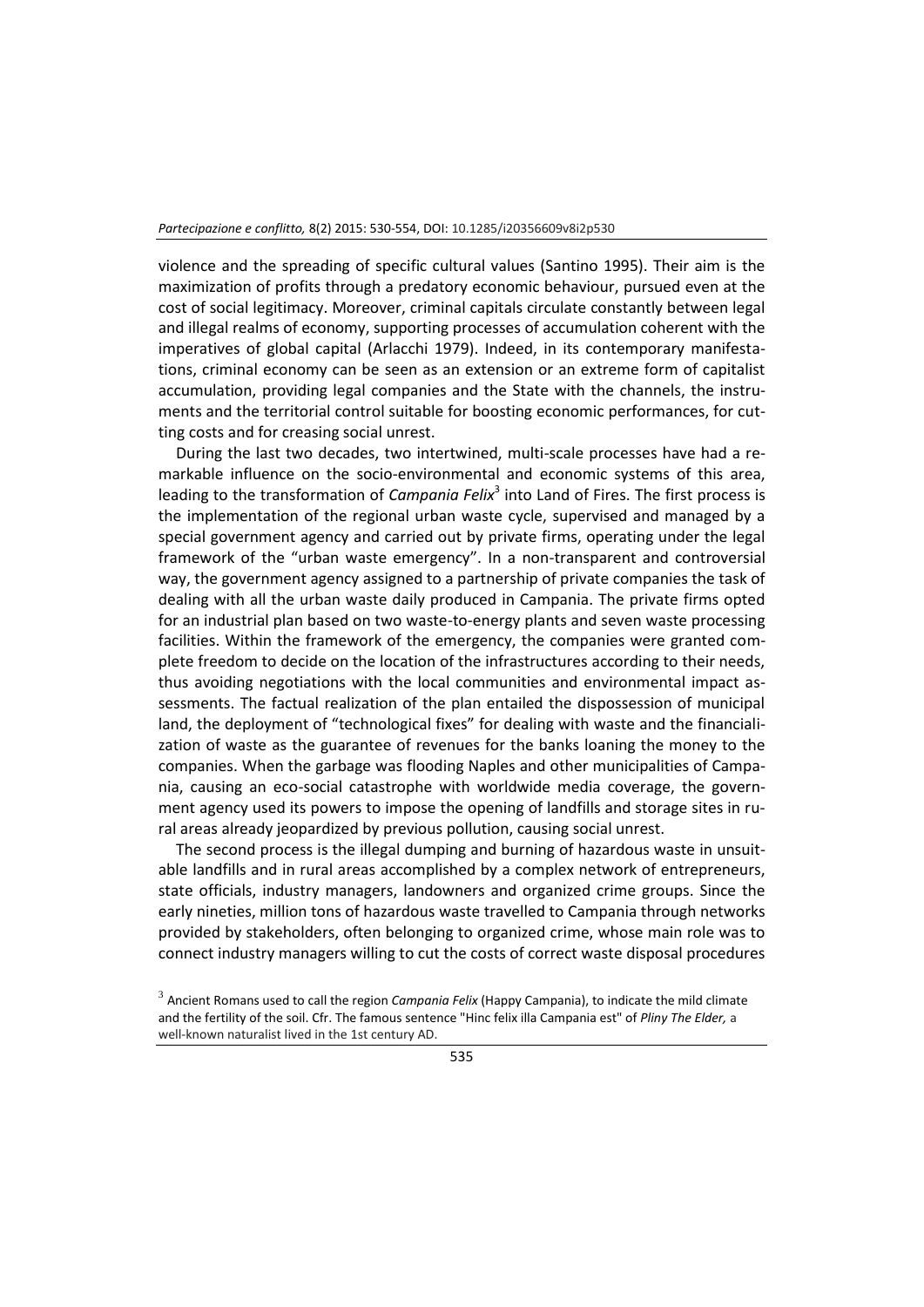with the routes and the places where their waste could be accommodated at lower costs in illegal ways (Massari and Monzini 2004; Legambiente 2007; Iacuelli 2008; Pecorella at al. 2013). Corruption of public officials, political protection and patronage, and the lack of credible deterrents by the State, have made this business one of the main revenues for criminal groups and allowed legal as well as illegal businesses to socialize the costs of production while privatizing the profits.

These two processes have complex interrelations that blur the demarcation between legal and illegal practices of waste management. The common factor that best exemplifies their functioning is the profit-driven logic of what has been termed, following Harvey (2003), accumulation by contamination: the process whereby the capitalist system socializes costs through successful costs-shifting strategies, which degrades the means of existence and bodies of specific groups in order to find new possibilities for capital valorization (Demaria and D'Alisa 2013). The dimension of the *bios*, of life, becomes thus embedded into market mechanisms, even though unaccounted, turning life itself into an accumulation strategy. In Campania, the arrangements required to carry out this process implied an unequal distribution of power, which manifested itself in the shrinking of the democratic space of negotiation on environmental management issues and in the loss of the fundamental rights to health, to safety and to selfdetermination for the local communities (D'Alisa, Walter M., Burgalassi D. and Healy H. 2010; Armiero and D'Alisa 2012).

The socio-environmental impacts of these intertwined processes have slowly shown their magnitude. According to surveys of the Campania Regional Agency for Environmental Protection, there are today 2551 contaminated sites in all of Campania, with the majority of them clustered in the area between Naples and Caserta. The pollutants found are mostly coming from urban and industrial waste incorrectly disposed (ARPAC 2008). Several scientific studies connect the higher rates of cancer diseases among the population of this area to the presence of pollutants from waste (Senior and Mazza 2004; Comba et al. 2006; Fazzo et al. 2008; Martuzzi et al. 2009).

The stigma attached to the people and to the land, reverberates on the agricultural sector. Local agriculture, already impoverished by the economic crisis and by the deregulation of imports, suffers the exclusion from consumers' choice for the fear of contamination. Many small-scale, family owned farms are on the brink of failure, even when they can certify their products as contaminants-free. Finally, the decline of the local agricultural production system weakens further the control of local residents on their territory and resources (ISMEA‐Unioncamere 2014).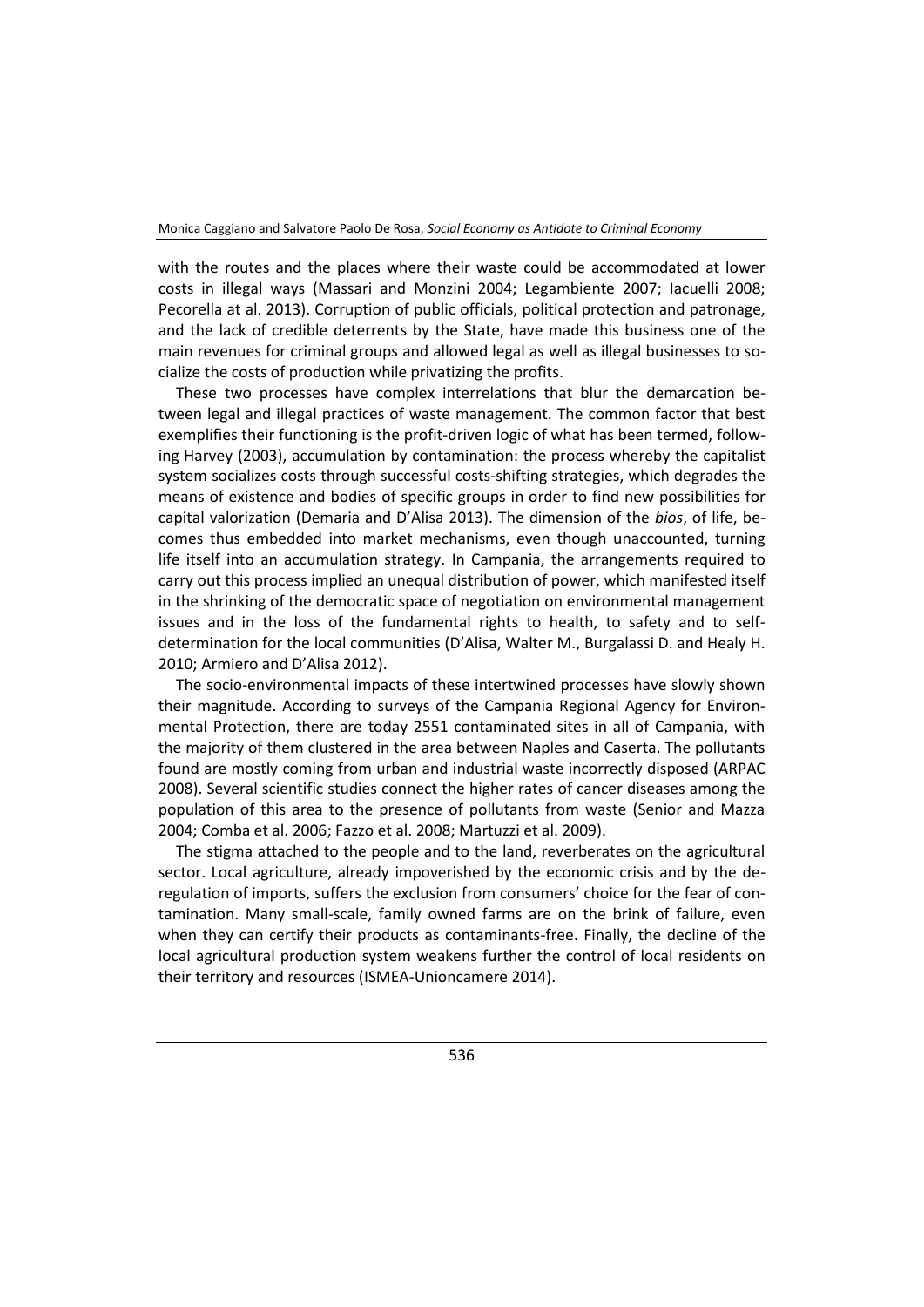#### **5. Campania's Grassroots Movements: from resistance to re-appropriation**

Alongside the continuous "waste emergency" and the illegal dumping of noxious waste, a complex constellation of grassroots movements emerged on the toxic fields of Campania. Local committees of concerned citizens organized campaigns against the localization of landfills and incinerators on their territories and took a clear stand against the illegal dumping. They rarely called themselves environmentalists: personal reasons linking health concerns with the loss of control over the environment acted as mobilizers, more than any supposed will to "protect the nature" (Armiero 2008).

The sensuous perceptions of environmental changes unsettled the experience of everyday life and foregrounded the work of continuous, collective self-formation by active citizens that begun investigating the causes and the effects of waste flows disrupting rural and urban environments. Local committees produced autonomous forms of environmental knowledge through the merging of sensuous perceptions and scientific expertise (Armiero 2014). The influence of unequal power relations at work in the rearranging of the landscape became the focus of activists. This led to the politicization of the processes linking biophysical change, spatial restructuring, technological and scientific discourses, governance methods and waste flows. From the specific issue of waste and contamination, the scope of the grassroots movements grew to embrace the dimensions of local economies and public participation in the making of cities, fostering the emergence of a grassroots environmental politics focused on building new relations between territories and communities, through both self-organization and political lobbying.

The social mobilization in Campania has been striking for its heterogeneity: the mobilizations have cut through the social fabric involving people from economically deprived areas, middle class and scientific community on the same side of the conflict. Strong divides also crossed the movements: on the strategies to adopt, on the degree of cooperation to maintain with public institutions, on the priorities to address. However, what began as a form of engagement by disconnected local movements, evolved into a recognizable regional coalition that linked with other national and international movements in a common struggle for environmental and social justice.

Throughout the recent history, we can identify two main periods of popular environmentalism in Campania. The first wave of mobilization runs from 2000 to 2011: eleven years of "waste wars" during which the State's plans for dealing with urban trash encountered the steady opposition of local communities. Throughout these conflicts, the involvement of organized crime in the waste business emerged as a systemic issue, especially in the light of investigators reports and of trials to *Camorra* affiliates,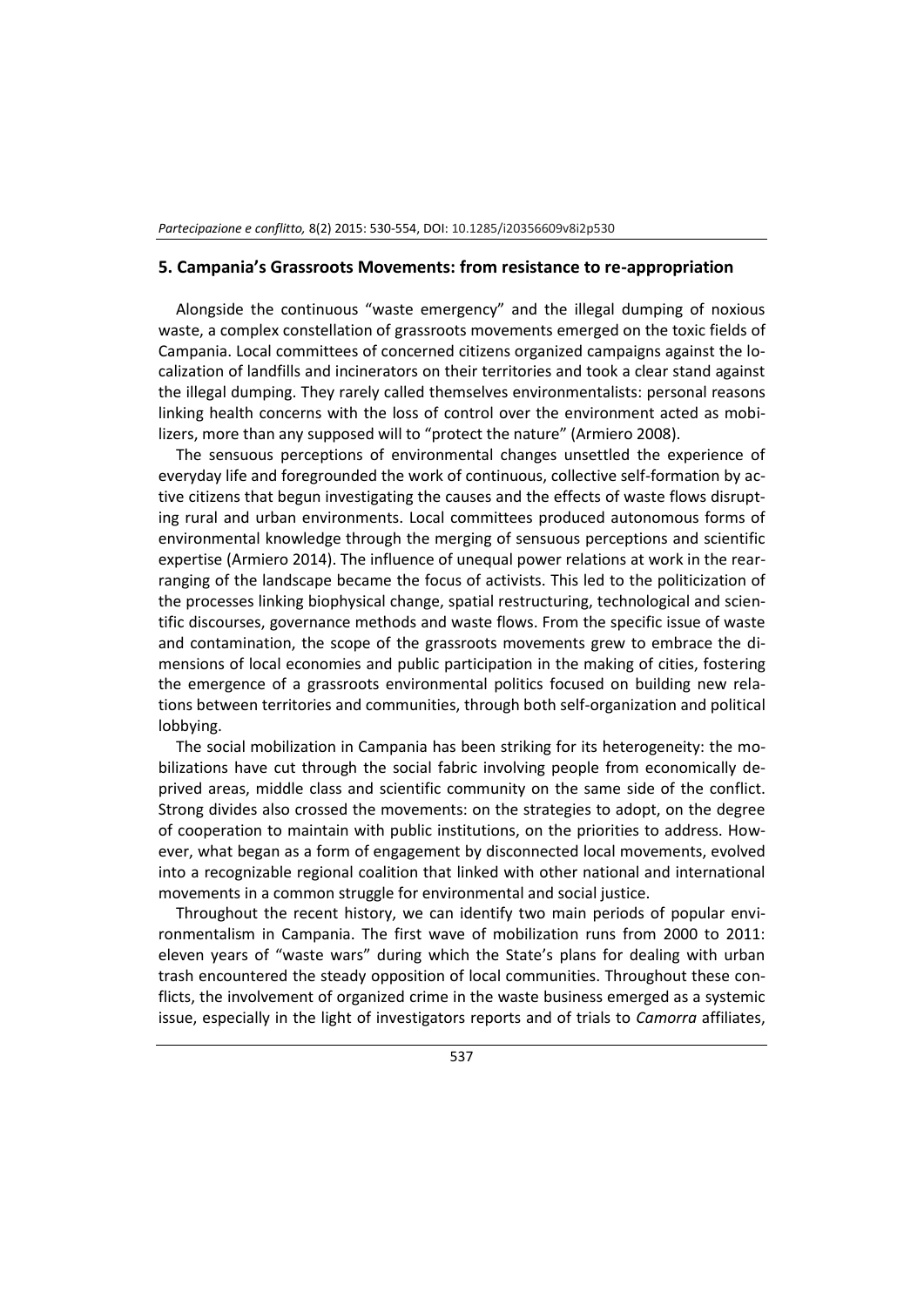politicians and entrepreneurs. These findings became then widespread thanks to activists' independent reports. The second wave runs from 2012 until today, representing a shift of Campania grassroots movements from the fight against toxics to the physical and symbolic re-appropriation of territories, extending at the same time the political agenda and the areas of intervention.

Between 2000 and 2011, thousands of people from the poor neighbourhoods of Naples and from the municipalities of the plain felt threatened and dispossessed by the waste policies implemented under the emergency regime. The most proactive among them built up local coordination units through the organizational form of "grassroots committees", opposing what they perceived as an authoritarian governance of waste not concerned with environmental and human safety. In at least 37 localities, grassroots committees directly confronted the government plans (Festa 2012). The committees aroused in this period grew around the local perceptions of past and present urban degradation and land dispossession, and they had a prominent defensive stance. With the increase of repression and the proliferation of front lines of the conflict, activists implemented trans-local coordination efforts between local committees, drawing a geography of mutual support and concerted efforts. The government's waste policies were contested on the basis of alternative waste cycles projects formulated by the movements through knowledge exchanges and affiliations with international networks (like Zero Waste Alliance). The elaboration of alternatives, focused on reduction, recycling and redesigning of materials, became the most powerful critical instrument for contesting the top-down waste policies based on incineration and commodification of waste. New narratives concerning the local history of pollution and health impairments were produced through the investigation of past and present contaminating activities and by collecting personal histories of sickness. With the involvement of experts in disagreement with the government's technicians, movements politicized the uncertainties and the biases of scientific knowledge, thus valorising the historical perceptions of environmental change experienced by lay people. The physical repression deployed by the State crushed the resistance most of the times, imposing the companies' plan through the force of police batons. Besides violence, the delegitimization of activists was built and reinforced through discursive formations drawn from a repository of enduring stereotypes (Petrillo 2009, Festa 2012), based on the characterization of Southern Italian people as 'primitive', 'Mafia associates' and 'uncivil'. National media reports and political statements dismissed any alternative proposal of environmental management and blamed Campania people's lifestyle as the main cause of their cancer diseases. The paradox of this way of dealing with social unrest has been that organized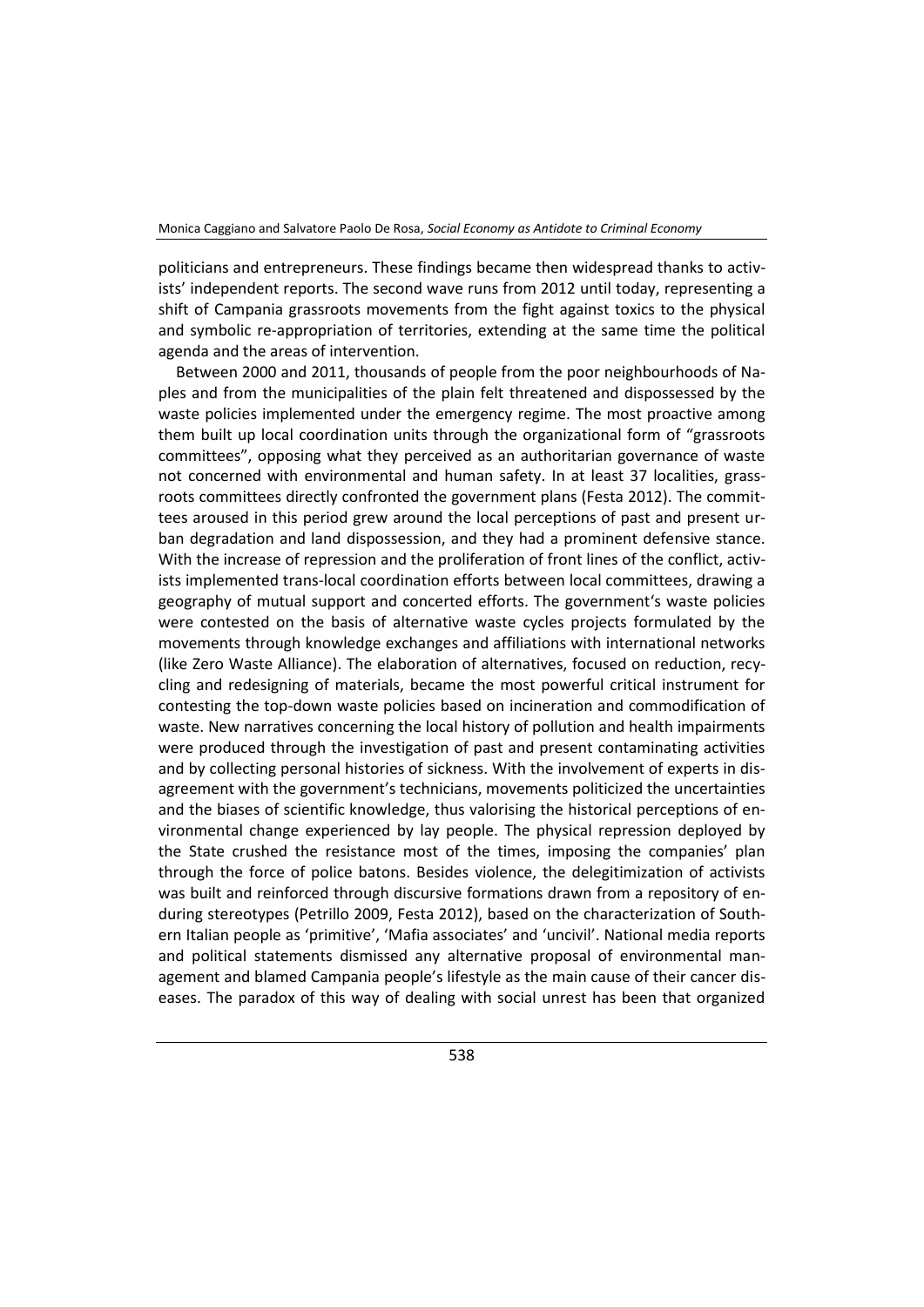crime and corrupted officials continued, in the heat of the events, with their practice of illegal dumping of toxic waste.

The second wave of mobilizations runs from 2012 until today. With the official end of the "emergency regime" in 2009, the national and regional institutions settled the management of urban waste within a fragile cycle that incorporated the environmental injustices imposed by force in previous years. Moreover, the legacy of the emergency are between 6 and 7 million tons of trash packed into waste blocks and amassed in "temporary" storage sites located amidst the cultivated fields of several municipalities in the provinces of Naples and Caserta. Despite numerous arrests and seizures of companies involved in the illicit traffic of toxic waste, illegal disposal practices have continued and the grassroots movements remained alert. The physical repression experienced by people contributed to the outflow of mass participation, but the core groups of activists kept on organizing campaigns and monitoring the environmental conditions.

In the most recent years, we identify three main coalitions of Campania's local committees that came to the forefront in terms of coordinating inputs, nurturing actions, formulating proposals and receiving institutional recognition. These coalitions differ from each other for member's class belonging, geographical location and political attitude. *Cittadini Campani* (Campania's Citizens) groups mostly people from the richer neighbourhoods of Naples and from the city´s middle-class. With strong belief in science and rational argumentation, their main path of intervention is the institutional lobbying and the attempt at influencing government decisions through democratic means. *Rete Commons* (Commons Network) is a coalition that embrace the several popular movements emerged in the northern part of Naples and the core group of activists also belong to the social centre *Insurgencia,* located in Chiaiano (the theatre of a long battle between activists and the State), that has a radical leftist and anti-capitalist agenda. *Rete Commons* has produced probably the most penetrating critiques of the connections between capitalist mode of production, waste colonization in Campania and the role of organized crime. They also work on several social and agricultural projects. *Coordinamento Comitati Fuochi (*Coordination body of Committees against Fires) is the most recent and bigger coalition organized by activists. It groups more than one hundred local committees from the municipalities of the plain. It involves many ordinary citizens with no previous direct political experience, scientists, farmers, associations, and it has strong ties with the Church. It was able to organize several marches in recent years to urge government action against contamination, where thousands of people took part. At the same time, it is a highly differentiated coalition, with several ongoing socio-ecological projects addressing education, agriculture, grassroots map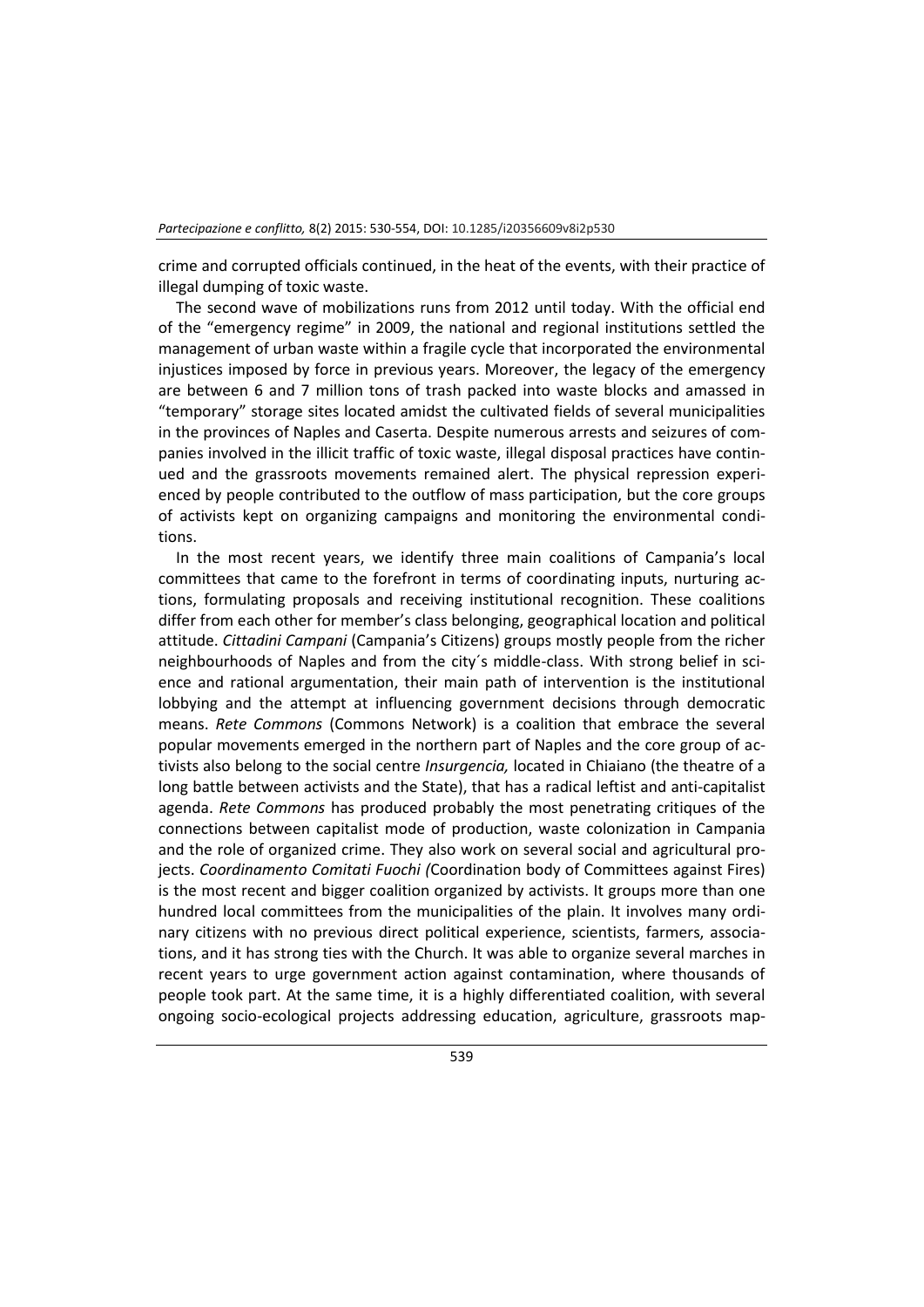ping, popular epidemiology, the formulation of alternative local development paths and political lobbying.

These three coalitions have been at the forefront of the current resurgence of Campania's grassroots eco-politics. We locate in their cooperation a shift compared to the past mobilizations in terms of the political scope, and we argue that their current coordinated projects signal a shift in terms of eco-political performances. In the fall of 2013, they created a common regional coalition with the name of *Fiume in Piena* (Raging River) that formulated a shared platform to frame the problems and to advance the alternatives. Despite their divergences, the coalition constructed a single document that tackled the multifaceted mechanisms of the socio-ecological exploitation. The most important point of this document is the request of real democracy, considered as the base for addressing all the other inequities concerning urban waste management, toxic waste disposal, special laws, health prevention, agricultural sector and public participation in the decisions on how to allocate and manage common resources.

Thanks to the work of the coalition, the Land of fires was imposed to the national political agenda. However, government institutions involved only marginally the activists in the drafting of potential countermeasures, failing to implement the first request of the movements: direct involvement and consultation in every step. The channels opened with State institutions represent a field of the struggle on which the coalition is still actively pursuing its shared agenda.

While engaging with the socio-ecological inequality inscribed in urban and rural environments, activists in Campania dealt with the material and conceptual reconstruction of the spatial relations of their places. According to Latin American political ecologists Escobar (2008) and Leff (2012), an effective grassroots political strategy has to entail the re-appropriation of knowledge and space through the reinvention of cultural identities and through the reshaping of territories. The connection of symbolic, material and structural dimensions (Turco 1998) is assumed as a distinctive element of the processes of place based development enhancing community resilience and selforganization (Magnaghi 2010). In Campania the experience of conflict is producing a bottom-up culture of socio-ecological relationships linked with practices of commoning that open up possibilities for a transformative politics. These grassroots critical spatial practices influence the eco-social nexus by framing, acting and organizing alternative representations of reality and alternative ways of providing goods, services and safety. Our findings bring evidence of how the strategies recently deployed by the movements combine physical rearrangements of the urban-rural relations with the articulation of new imaginaries. The struggle against toxics revealed to the activists the interconnectedness of waste colonization with the loss of community control on their environ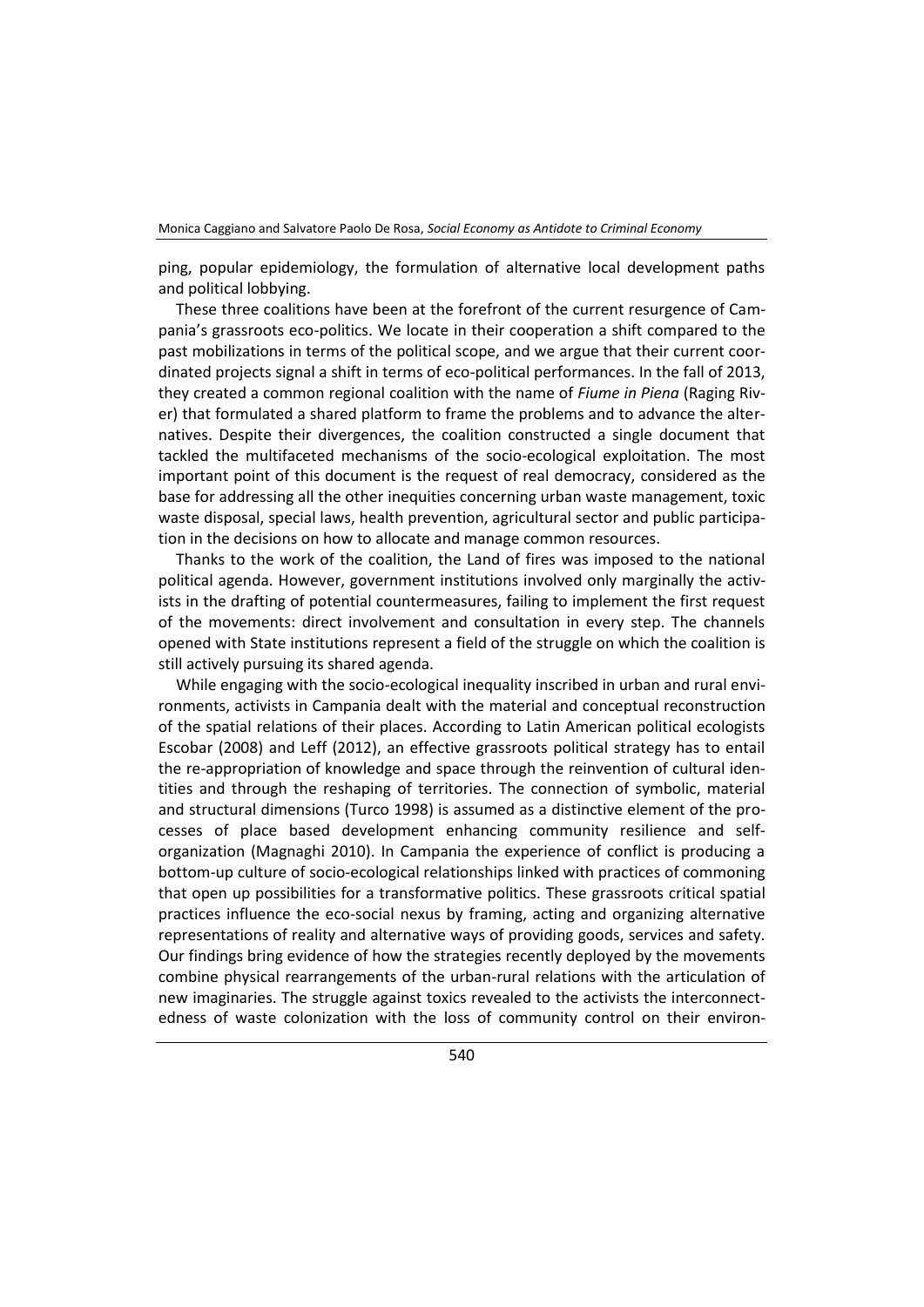ments. The exclusion of community supervision and involvement in the forms of local and regional economic development had left to private multi-national companies backed by the government and to criminal groups a space to exploit ruthlessly the land according to the rules of exchange values over use values. Through formulating a notion of *territory* that signifies the interdependence of communities' wellbeing with the care of their surroundings, Campania activist are today performing practices of reappropriation of knowledge and space aimed at improving self-organization while developing an anti-Mafia culture critical with the effects of capitalist economy.

The mapping of territories enacted by activists is one of these strategies. Using simple technological devices and internet platforms, activists had begun monitoring the environmental conditions of their places already ten years ago. The main reason to produce autonomous maps was the need to make visible the degradation of land in the face of the denials of the central government. From the "visualization of the bads" to the "perception of the goods", the step has been a political one. Activists reformulated their practice of mapping by including in their searches also all those elements that they considered as common resources and means of identification, often finding "beauty" surrounded by degradation: *"Recover the beauty means to reappropriate space, territory, liveability for all, and if the liveability and the rediscovery of beauty becomes the cultural heritage of all of us, then we have valorised everything."* (Interview to L.I., Coordinamento Comitati Fuochi). This shift signals a reworking of the representations of space and subjectivities: besides and connected to the resistance against unwanted land-use, activists feel they have to intervene in their environments to reclaim them for community use.

The partnership between grassroots movements' coalitions and farmers' associations is another of the strategies deployed, closely related to the first. This cooperation attempts to provide both an alternative food provision chain and a territorial control against further exploitation. Besides the creation of networks with already existing local small farms, groups of activists begun taking care of small portions of private or public lands formerly left abandoned, to turn them into cultivated fields. This practice is flourishing, drawing knowledge and means of identification from the rooted local agricultural tradition. Sticking to their land, refusing to go away, activists are working today on a deeper level compared to the previous years of mobilizations. The aim is to recuperate local agricultural knowledge and to merge it with the social movements' objective of constructing strong multi-scalar networks of cooperatives, inspired by similar examples like the c*ommunity*-*supported agriculture* (Grasseni 2014). Farmers are joining the activists into consortia that self-certify the safety of their products. The certification procedure is grounded in personal relations of trust built between move-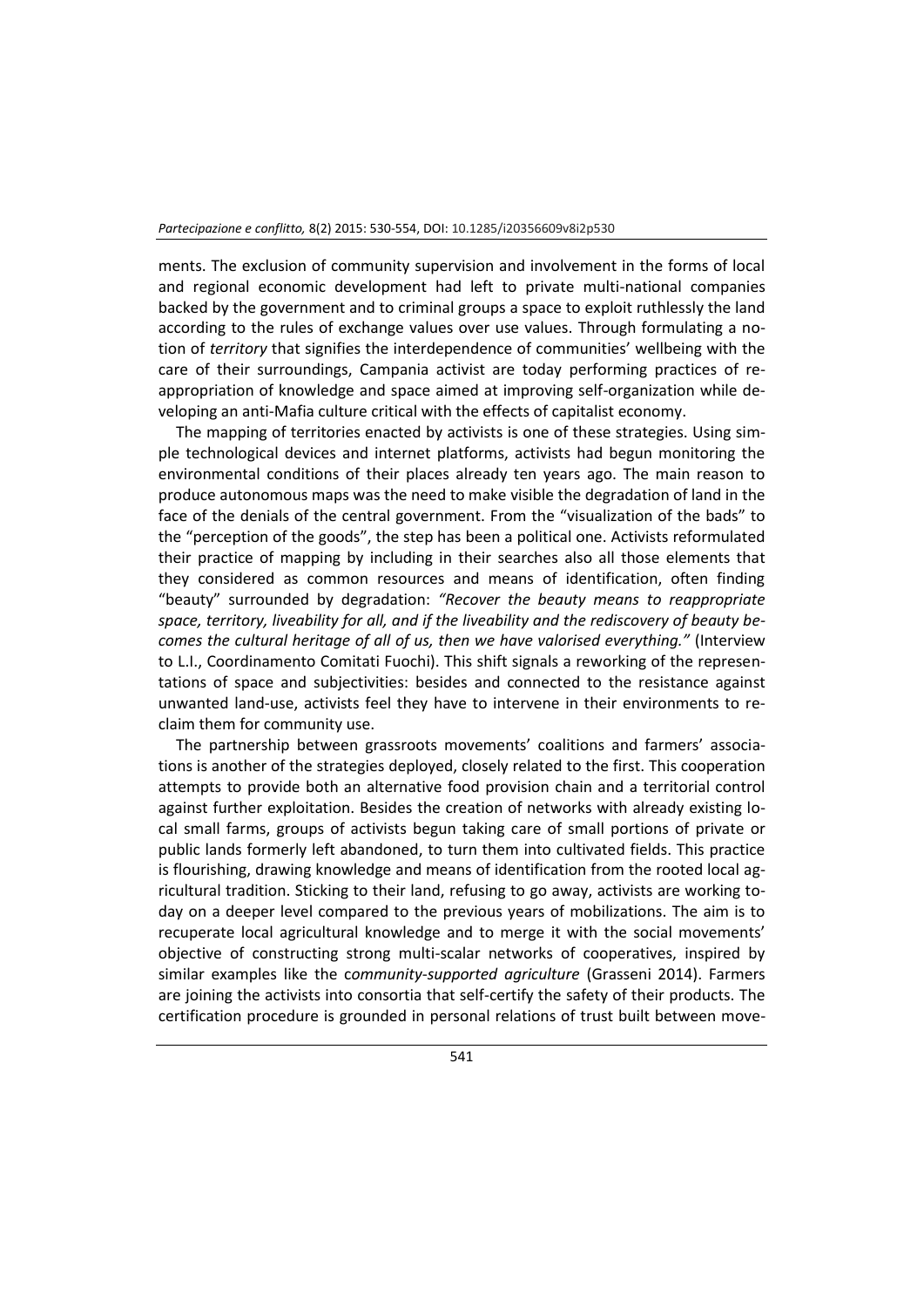ments and ordinary citizens. Moreover, as emerged in interviews, activists believe that by rooting social cooperatives on their territories these can function as "dams" against further dispossession and contamination. To re-appropriate lands for common use works by creating protective bastions as in a "war of position" with top-down attempts at restructuring spaces in unequal ways, nurturing a participatory political project aimed at the preservation and recreation of the commons. In the words of L.I: *"The future is in the commons. The future is in a new, widespread culture of care of the commons. I mean people have to understand that without the respect, protection and care for the commons, the primary good is destroyed. If this way of thinking does not increase, there is not future for the community, no future for the principles of socialization and sharing of being a community. So, it is important to put in motion many mechanisms that serve to promote the spreading of the culture of the beauty of the commons"*. Very interesting among these mechanisms is the experience of the NCO consortium that we analyse in the following section.

## **6. NCO – Social Economy Network**

The NCO (*Nuova Cooperazione Organizzata* – New Cooperation Organized) is a consortium, founded in 2012, involving five so-called 'social cooperatives'<sup>4</sup> that share common interests, principles, and the same vision of their community<sup>5</sup>. The consortium ironically takes the acronym of the *Nuova Camorra Organizzata* (New Organized Camorra known as NCO), a powerful Mafia organization founded in the late 1970s by Raffaele Cutolo to renew the old rural Camorra and create a real business organization. The vision of the consortium contends that it is necessary to organize people and to build networks for joining forces in order to fight against the Mafia while also struggling against the prejudices referred to disadvantaged people. The cooperatives begun to collaborate together within the Christmas initiative "Let's give Camorra a gift"<sup>6</sup>, a joint selling including the products of several cooperatives, associations and private

means to cheat.

 $<sup>4</sup>$  In Italy the law 381/91 recognises the social cooperatives as private non-profit enterprises finalised "at</sup> the human promotion and social integration of citizens". Social cooperatives produce social services (type A) and manage different kinds of activities providing work integration of disadvantaged people (type B). They are the most common type of social enterprise in Italy. It is an important economic actor constantly growing and increasingly playing a key role within the national economy (Andreaus et al. 2012).<br>5 Easterly, agly 4 economiciae is in the expectives (Al di là dei easti. Evrely, Associali, Millan

Formally, only 4 cooperatives join the consortium (Al di là dei sogni, Eureka, Agropoli, Millepiedi), but in our analysis we also include the cooperative Resistenza whose adhesion procedure is relatively advanced. 6 The name ironically refers to the popular Neapolitan expression "*fare un pacco*" (give a package/gift) that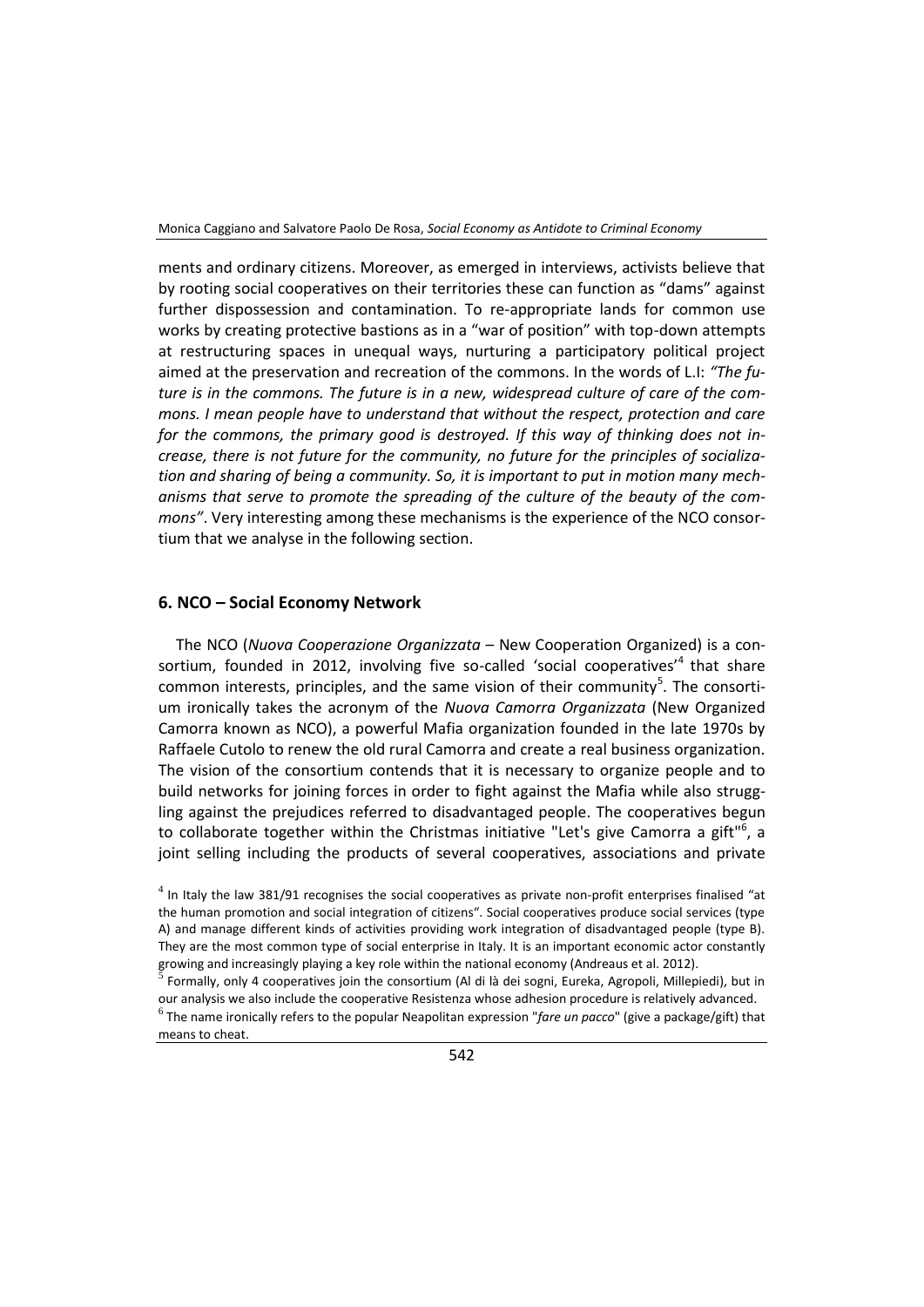companies that denounced racketeering or that were involved in the fight against criminal organizations. After this success, some cooperatives decided to commercialize their products together under the umbrella brand NCO to increase consumer awareness and improve visibility. Progressively, the strategic alliances among cooperatives reached organizational and productive assets, developing common log frame and working plan that facilitated knowledge exchanges and that affected the partnering organizations' performances. Considering only the four cooperatives formally members of the consortium, they develop a total turnover of approximately  $\epsilon$  2,500,000 and employ about sixty people. Furthermore, there are several seasonal contracts and voluntary workers, for instance one of the NCO cooperative employs about thirty seasonal workers for three months a year in order to manage the educational farm.

Each cooperative arises in the 2000s thanks to the effort of a strongly motivated small group of people attempting to develop innovative experiences of community welfare and social inclusion of disadvantaged people (prisoners, former drug addicts, the mentally, psychologically and physically disabled on so on). "*A red thread running through all the cooperatives is our support to the Democratic Psychiatry and specifically the "Basaglian revolution" as a prism to look at the mental illness<sup>7</sup> . The Basaglian reconfiguration of psychiatry as a mean for the well-being of the entire society is the paradigm that frame our work. We take as a starting point the potential of people who are deemed mentally ill or psychologically/socially different, rather than focusing on their limitations"* (Interview to S.P, Coop. *Al di là dei sogni*).

This attitude prevents coops from moving on a merely medical therapy terrain, fostering a more comprehensive social rehabilitation and empowering role. The care is based in the integration of disavantaged people into the social, economic, ecological and community framework. In other words, the fundamental rights of citizenship are assumed also as the most significant determinants of social health. This "care-for-the community", or community welfare, is not simply performed on individual problems, but it has intrinsic effects on the entire local community, since it aims to address the social causes of the disorder: *"the fight against the Mafia culture as well as the fight against social and environmental injustice, are the natural consequence of seeking the community wellbeing"* (Interview to P.L., Coop. Millepiedi).

 $^7$  The Democratic Psychiatry Movement in 1978 also led to the so-called `Basaglia Law' (Law180) that established a gradual shutting down of psychiatric hospitals and assigned prevention, care and rehabilitation in mental health to new community-based services. An important feature of this reform was the shift from a national health service toward a decentralized system based on local health districts. However its implementation is still in progress and the reorganization differs strongly from region to region.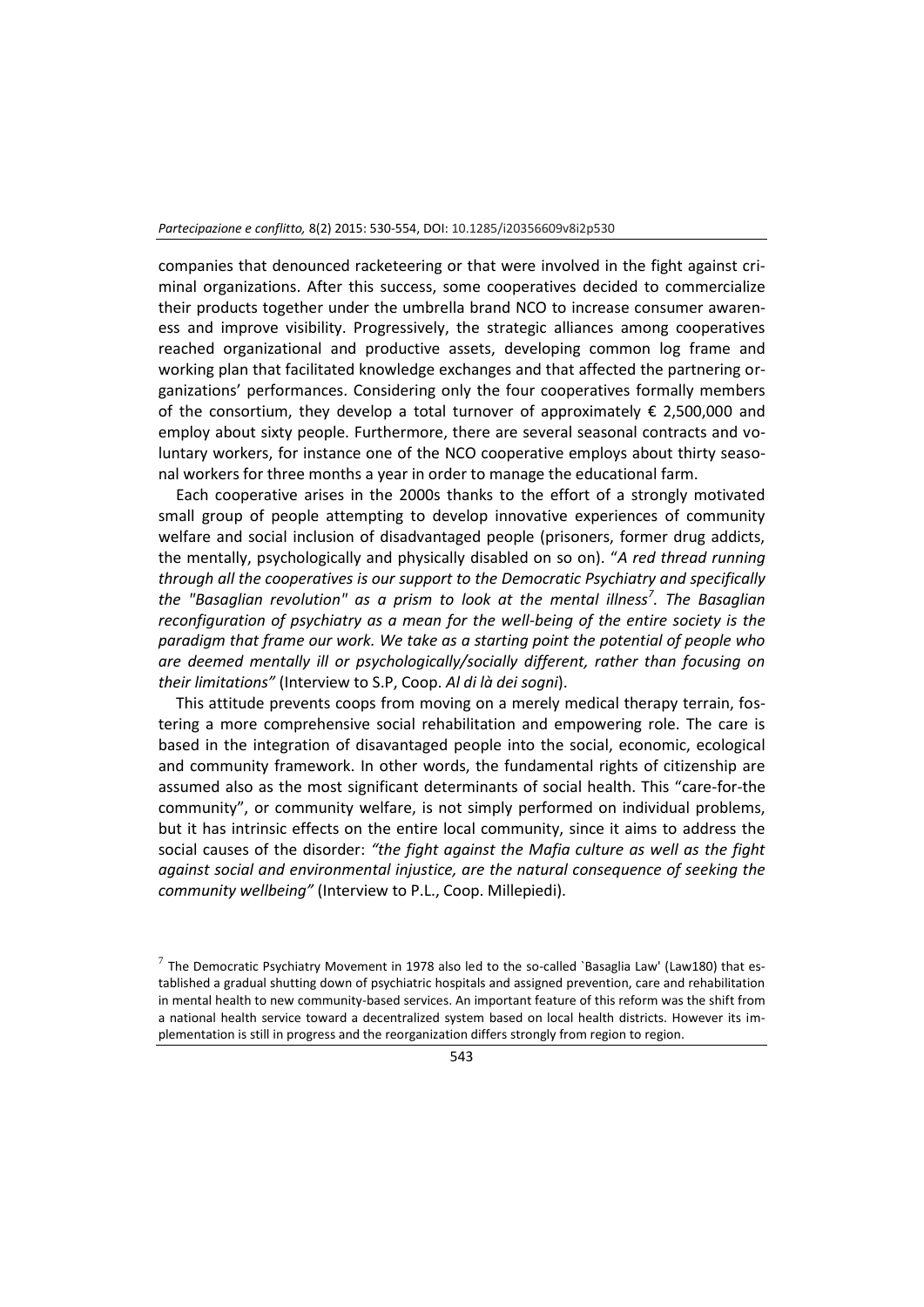The legislation of Campania region's health services has supported the social cooperatives development by allowing them to manage health, social and educational services and other activities (agricultural, industrial, commercial and service) aimed at helping vulnerable persons, thanks to special agreement with the local Department of Mental Health that define personalized care programs with specific budgets. These innovative collaborations, establishing a co-management of health services, present a great challenge (for both social cooperatives and public authorities), but they are able to produce very positive impacts for users and for local communities, and they represent cost effectiveness and budget savings measures respect to public spending (Hassink et al. 2007; Sempik et al. 2010). Towards the end of the decade, the NCO began to link agricultural practices and care services and to implement different *green care* activities, including elements of healthcare, social rehabilitation, education or employment opportunities for various vulnerable groups. The choice to practice agriculture combines the strong potential of agricultural activities to involve and integrate "problematic people" (Di Iacovo at al. 2006), with the objective to promote community well-being: *"for us agriculture is a tool to create social relations and improve community awareness about environmental problems"* (Interview to C.C., Coop. Resistenza).

The cooperatives cultivate lands confiscated to Mafia. These lands were granted by the State through a free loan, according to the law 109/96 on the social reuse of the property confiscated to the criminal organization. This law establishes the allocation of assets and illicit profits to those (associations, cooperatives, municipalities, provinces and regions) that are able to return them to the citizens, through services, job, promotional activities and social work. It allows cooperatives to have important symbolic value in the fight against Mafia culture. Indeed, at the beginning nobody wanted to cultivate the Mafia lands. *"This land were seized in 1991, confiscated by the State in 94 and transferred to the Municipality in '98. We made an application to have them only in 2005, whereas before no one had ever noticed their existence"* (Interview to S.M., Coop. Al di là dei sogni). However, it has also a very important material value: it represents an innovative way to unlock a strong constraint on access to land (and other productive assets) by young people.

Above all, cultivating these lands has great symbolic and material importance in the practice of commoning supported by the cooperatives: "*We don't consider this as our land, but we claim that people have a common right to use it*" (Interview to C.C., Coop. Resistenza). "*We made this confiscated good available for anyone, for every association or individual who wants to contribute to the community life"* (Interview to S.P., Coop. Al di là dei sogni).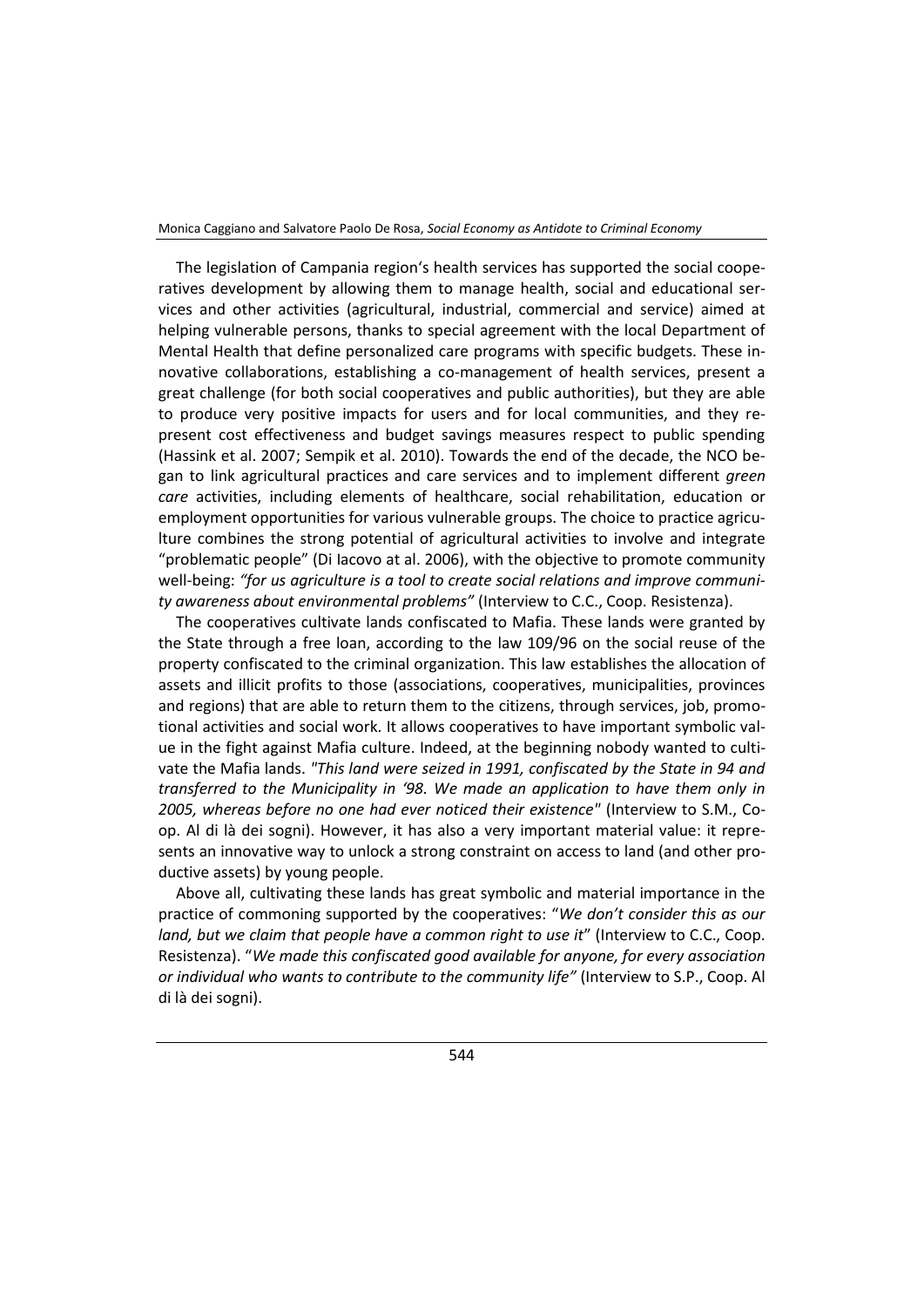The cooperatives assume agriculture as the focus of a new approach to build fairer and healthier relationship with the environment at different dimensions: physically, mentally, spiritually and politically, engaged as they are in practices of Food Activism. As emerged from interviews, the aim of NCO coops is not only to break the mechanisms of the criminal economy, but also "to challenge the agro-industrial food system and its exploitation of people and resources" (Counihan and Siniscalchi 2013). In those areas marked by unemployment and by irregular and exploited work, especially in the agricultural sector, they promote fair and horizontal work relations, including marginalized people. They practice mostly organic agriculture, minimizing and recycling the farm waste making compost as fertilizer. The cooperatives also try to regenerate and use local seeds and plants, sometimes in cooperation with a regional research institute, becoming both users and custodians of biodiversity in connection with local knowledge and farming communities in a way that preserves these resources as commons. This *land use* involves a cognitive and cultural re-orientation that assumes a non-purely instrumental relationship with environmental and territorial resources, with labour force and with consumers. This agricultural value is not only measured in economic terms but also in social value provided *for and with the community*. *"Our strategies are al*ways built from the community perspective, for example, we fought to get local agricul*tural certified production systems, as* certifications *to assure food safety and quality involving the whole area and not our individual farms or the consortium"* (Interview to F.E., Coop. Agropoli).

Over the time, the NCO cooperatives have reached closer relations with local communities. In some cases, these relationships are formalized with the official participation in local committees or associations that fight against Mafia culture, such as the Don Peppe Diana committee (an association nurturing the legacy of a famous anti-Mafia priest killed by Camorra in 1994). These formal or informal links, at local and national level, have been very relevant in supporting cooperatives in hard times, when, for instance, they suffered intimidations and damages by Camorra. Their projects have faced many problems, particularly in the start-up for the rehabilitation of managed assets, due to the lack of funds and the difficulty in getting loans from banks, with the consequent unavailability of technical equipment. In addition, at the beginning, the cooperatives did not have agricultural technical knowledge and experience. Practicing organic farming has been a major challenge, as the area lacks the specialized advisory services as well as a supply chain capable of transforming organic products.

Despite the difficulties, NCO cooperatives achieved many results, producing positive externalities for the local community through innovative actions in different areas, such as the rehabilitation of several disadvantaged people, in the creation of jobs, the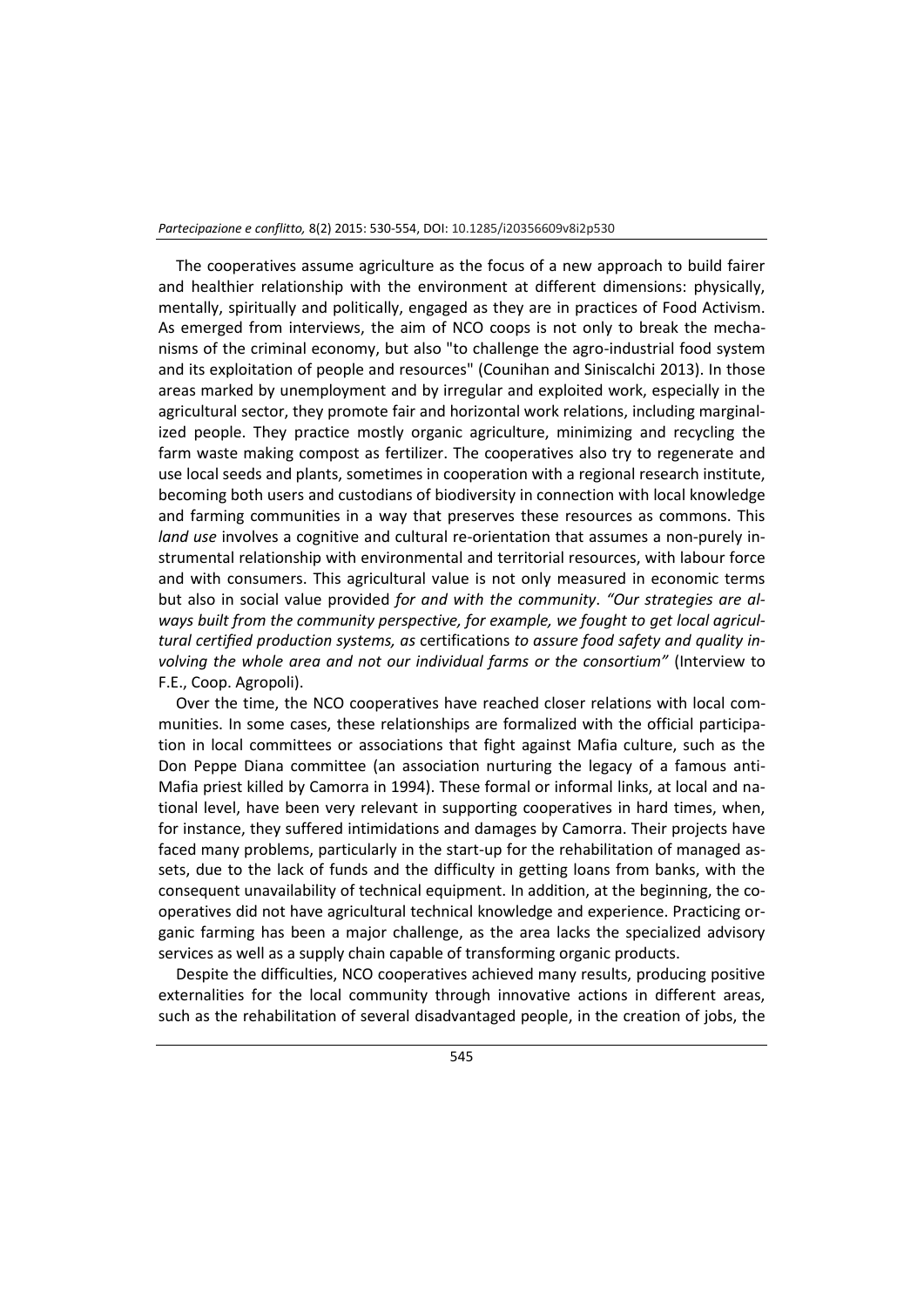requalification of derelict properties and land, the promotion of organic agriculture and the prevention of illegal waste disposal in rural areas. Very relevant is also the work carried out by NCO cooperatives to spread the anti-Mafia culture, to raise citizen awareness and to support a collective cultural shift necessary in the construction of commons. They try to raise awareness and engage citizens both in the care of collective resources and in the fight against crime. To this end, they organize projects with schools, volunteer work camps and other public events. However our field observation reveals that their more effective "awareness strategy" lies in the daily work and in the whole-hearted commitment of the coops together with their ability to build relationships with the local community, cooperating jointly and effectively with several stakeholders: public (such as Municipalities, health services, etc.), private (farmers, local entrepreneurs, etc.) and citizens associations.

There are also ongoing attempts to institutionalize the NCO network through the ambitious project of "*RES – Rete Economia Sociale*" (Social Economy Network). The project, founded with € 889.200 by the *Fondazione con il Sud* (a bank foundation), involves a network of 31 public and private organizations with the main objective to promote and implement social economy sector chains (food, tourism and social communication) through the use of property confiscated to the mafia in eight Municipalities of Caserta province. The project is still in the start-up phase that results extremely slow and complex due to numerous actors involved.

The revolutionary challenges outlined are still in progress, and leave room for debate. Specifically we would like to point out some critical limits/risks inherent in these processes. The NCO cooperatives are small-scale economic entities not very competitive, their current challenge is to gain economic self-sufficiency on the market, while actually their main source of income are the public contributions received from health care for their rehabilitation activities. These public revenues are problematic because they are not continuous, and too often the payments are delayed. A critical key point is how to be economically sustainable without distorting the project in the face of capitalist economy, considering that they provide *community value* and services, some of which are not accounted and/or not accountable through market indicators. A related problem is how to get out of a niche maintaining full adherence to ethical principles and to the vision of community wellbeing. Indeed, the change of the institutional setting requires the growth and consolidation of these experiences. However, cooperatives are often confronted with a trade-off between ethics and market and in addition there is a risk of being turned into a subsidiary welfare designed by the State to deflect its responsibilities. There is also a risk that capitalist production systems encloses these experiences, and tries to exploit their symbolic power, reducing the subversive poten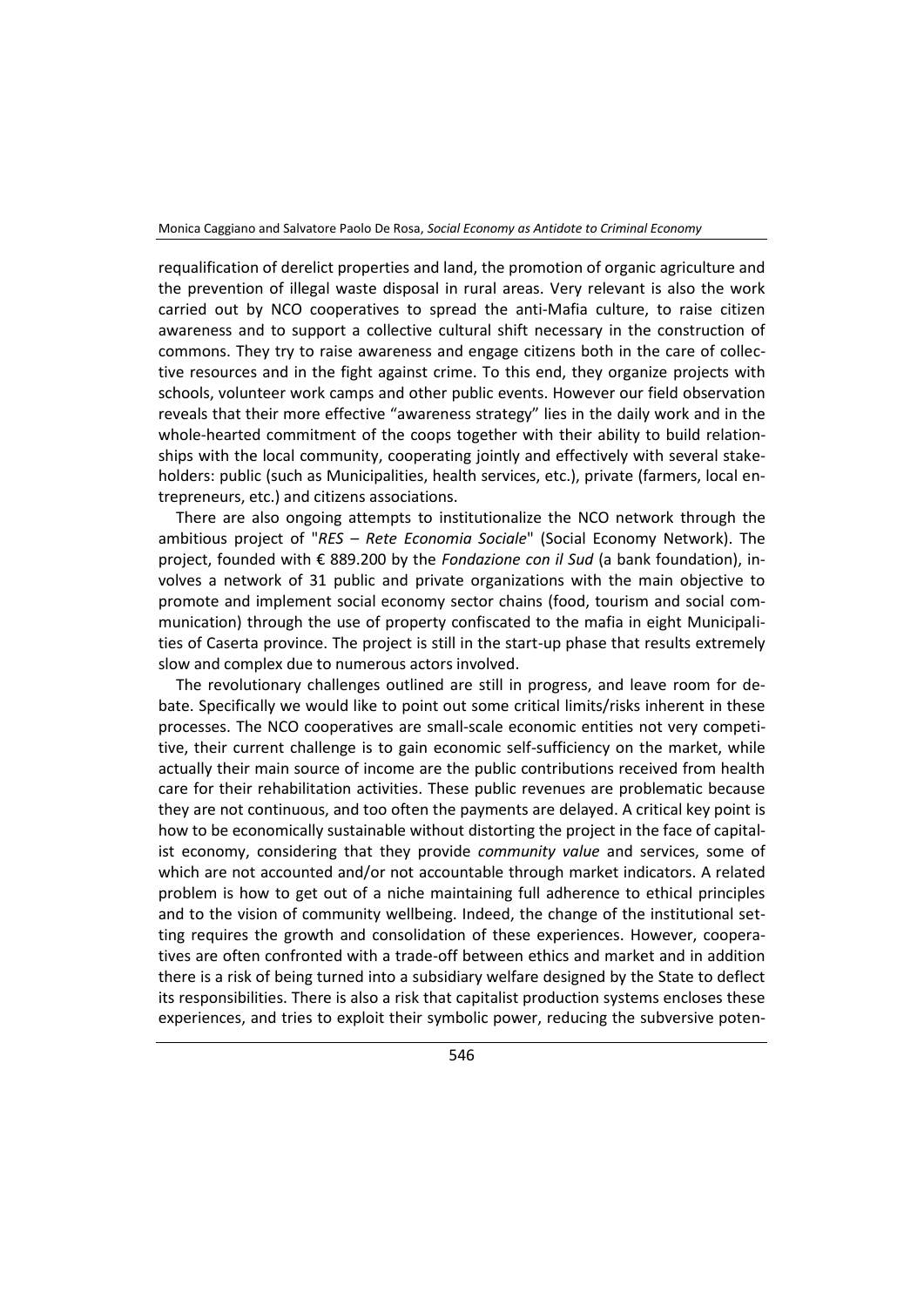tial of subjectivities engaged in activism or using them as an escape valve of a general system that remains unchanged. As the famous article of Porter and Kramer suggests creating "sharing value" is also a way to reinvent and revitalize capitalism (Porter and Kramer 2011), but without questioning its dynamics and injustices, in fact "*addressing social concerns in a company's business practices is not counter-intuitive to profit but instead can contribute to profit maximization*" (Scanlan 2013).

This is why we see the cooperation with grassroots movements' coalition as a potential strategy to keep high internal and external awareness and to exercise continuous political pressure in order to change the broader economic and institutional arrangements. Resistance to inequalities, informed by a wide and multi-scalar critique of the status quo, and coupled with material organization of social reproduction, is a promising path for improving self-determination of communities, but not without risks.

#### **7. Highlights**

The interests of NCO cooperatives met the interests of grassroots movements' coalitions at the crossroad of territory reclamation with the spheres of social and economic production and reproduction. Formal and informal ties between the actors facilitate the connection between cooperatives and movements. For instance, some grassroots committees establish the locale of their meetings in the cooperatives, or cooperatives members are themselves part of committees. In addition, the grassroots movements consider the NCO cooperatives as a concrete step toward *"the realization of another model of development against the Mafia-State, for asserting new spaces of democracy, building new institutions of the commons and reclaiming control on our territories"* (Interview to E.G., Rete Commons*)*.

As evident from the interviews, the action of NCO cooperatives and environmental activists is rooted in a common vision: they share a paradigm shift. By acknowledging that they belong to the same *pattern that connects*, they propose a transition from the *logic of exploitation* to the *logic of care,* exploring socio-economic and ecological systems in relation to social equity. They reject the view of nature as a resource to dominate, to control and to exploit according to a profit-driven logic that belongs both to Mafia culture and to the capitalist system. Instead, they propose a new ethic of economic, ecological and social relations, based on social cooperation and on the recognition of the interdependence of society and nature. Their engagements with a transformative politics do not originate primarily from utopias, neither from critical theories of social change or environmentalism, but rather from lived experiences of struggle,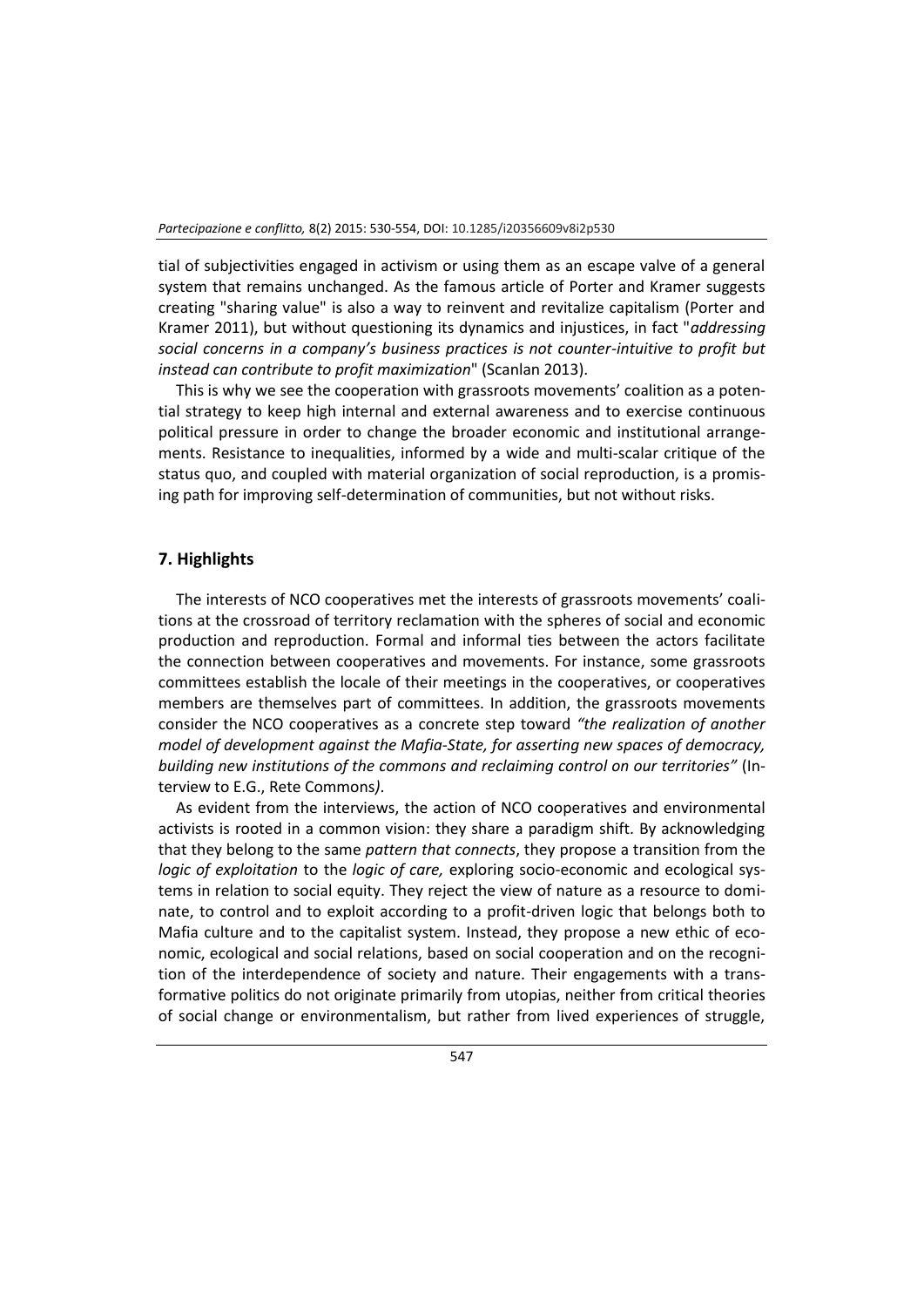environmental change, social exclusion, contamination and Mafia rule. *"We share the same health risks; we are victims of the same social injustices. This creates a common ground, increasing the partnership between citizens, social movements and cooperatives"* (Interview to F.E., Coop. Millepiedi).

NCO cooperatives and grassroots movements matured through time a critical consciousness, making connections with the social, economic and ecological contradictions in society. By searching for solutions moving from different paths, they realized these were not particular accidents but structural problems. They joined forces through what Paulo Freire calls praxis: "reflection and action upon the world in order to transform it" (Freire 1970). This paved the way for an increasing politicization of their common struggles, questioning the existing power relationships making them passive objects. NCO cooperatives' members and environmental activists are both engaged in a process of community empowerment. They reclaim real democracy and the right to selforganize, aspiring to develop a *proximity democracy* that would allow communities to participate directly in how local resources and services are planned and delivered. Moreover, they tend to assume a more proactive role in the management of common property resources through collective actions, based on the available spaces of manoeuvre granted by past achievements (the *deals* on Mafia's assets social reuse, the health budget available for agricultural projects, and so on) . These collective actions take place in the social networks involving cooperatives, associations, individuals and public actors, acting at local, regional or national level. Alliances built by the actors are more or less mutable and they include a broad spectrum of issues and aims, such as knowledge exchanges (to foster the social economy), alliances for influencing the institutional arrangements, mapping of resources, provision of services, community events and social valorisation of traditional ties with the land. The connection with other environmental conflicts and with other experiences of social economies signals the interdependence and the multi-scalar dimension of the activists' project. These networking processes enhance the reproduction of "ethical social capital" and anti-Mafia culture, opposing the negative social capital produced by the networks through which is nourished the power of organized crime (Cayli et al. 2010).

NCO cooperatives and environmental movements promote in more or less explicit way mutually reinforcing activities for a cultural and physical re-appropriation of territory (Escobar 2008), by connecting symbolic, material and structural dimensions (Turco 1998). *"For us it was clear that the first thing to do was and is a cultural change. We need to involve the community with the aim to reverse the criminal values. The Camorra is first of all a cultural operation based on three elements: individualism, indifference, suspicion. You can try to counteract it pointing on common goods and investments for*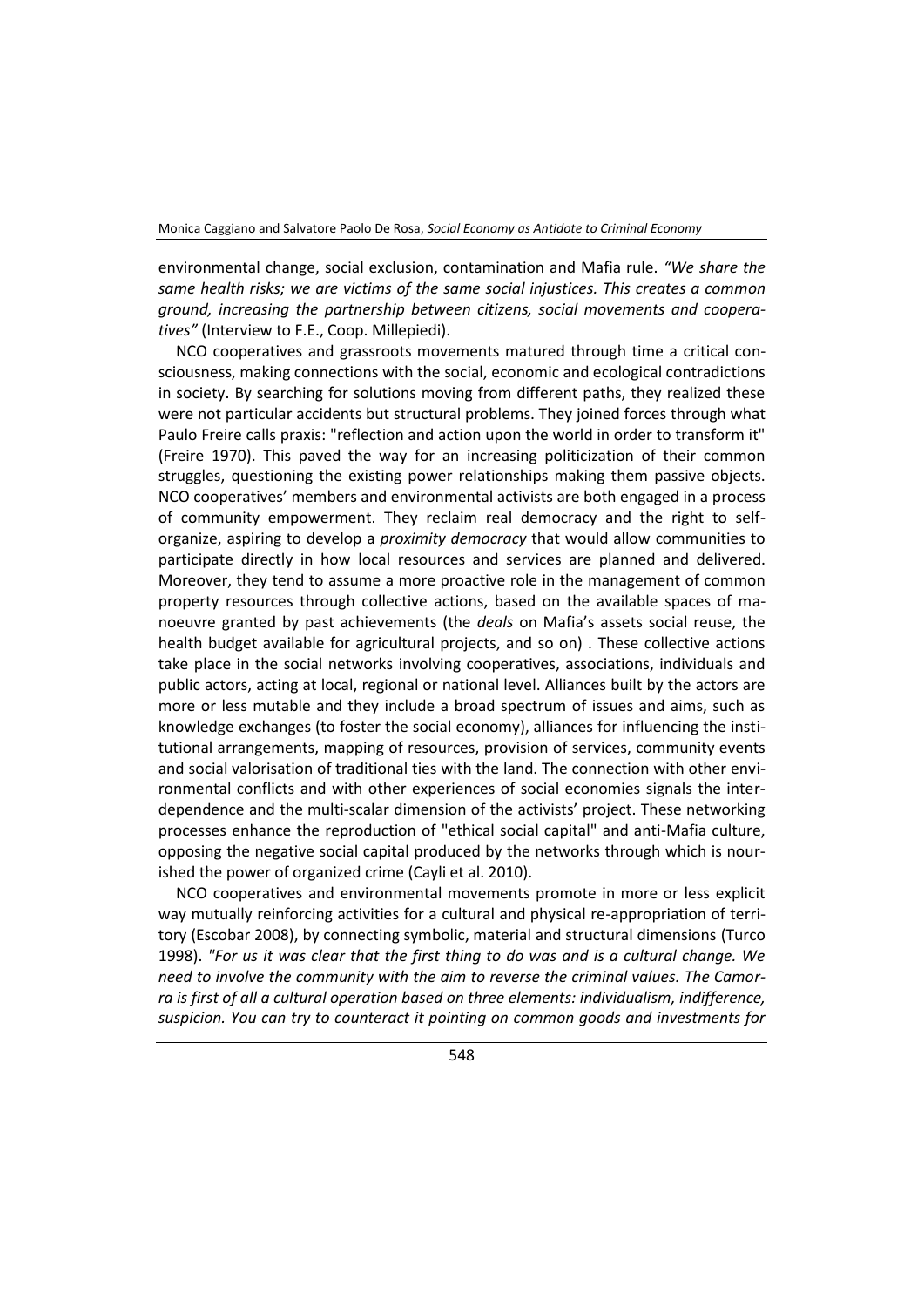*community wellbeing"* (Interview to F.E., Coop. Agropoli). These groups are engaged in a real process of revitalization and co-production of *place*, according to the vision of territory as a set of relationships, a relational space, instead of a mere physical space or geographical area (Dematteis 1985).

*"This land belongs to the community; it is available for anyone who wants to cultivate it. Our goal is to revitalize the area, to create social relations. This has become a real and symbolic space for sharing, learning, and democratic participation, a platform to discuss the problems of eco-Mafia and to propose common solutions"* (Interview to C.C., Coop. Resistenza).

The alliance between these groups aspires to define and share a new local community's self-narration, together with the implementation of new practices of commoning and the settlement of an ethical, cultural and institutional framework. These processes create a robust basis for a *place awareness* (Magnagni 2010) able to promote an innovative local path of territorial development grounded on the care of commons and on the autonomous self-organization of communities.*"All our activities aim to demonstrate that together we can do it: we can promote the transition from criminal economy to social/ecological economy"* (Interview to S.P., Coop. Al di là dei sogni).

## **8. Conclusions**

In this paper, we described and analysed how networks of activists belonging to grassroots movements and social cooperatives are increasing community-control over territory through social cooperation. We showed how, within the context of Campania's environmental conflicts, loosely connected grassroots mobilizations have passed from an initial struggle focused on resistance against unwanted land-uses to a proactive engagement with the making of spatial relations. By producing autonomous knowledge and by engaging in the practical re-appropriation of their territories, the coalition of movements emerging from the waste conflicts, works today on several levels: from pedagogical and agricultural projects, to the mapping of places, to constant political pressure towards local, regional and national institutions. On the other hand, we provided a description of the social cooperatives' work on lands confiscated to Mafia, highlighting their role in nurturing social economies that increase self-organization with novel resources management schemes while also promoting a cultural shift in the relations between communities and environments. Increasingly, these two experiences of social cooperation in Campania are collaborating in the production of a bottom up politics aiming to re-appropriate territory for the benefit of local communities against the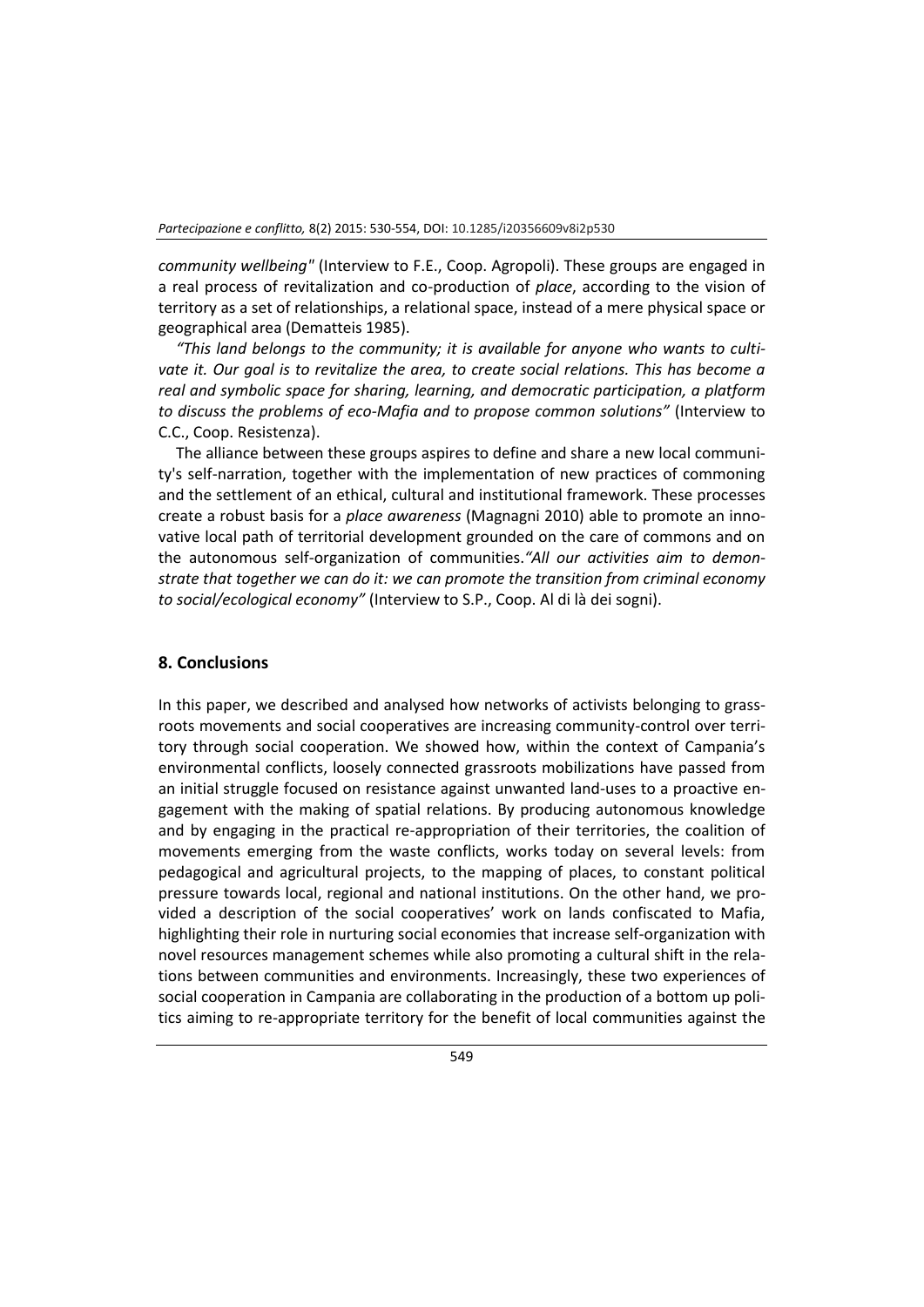arbitrary practices of mobsters, corporations and the State. Their coordination is for us an instance of the *synchronization* between movements and commons that De Angelis identifies as the path for the transformation of the balance between systemic forces. In this light, acts of commoning represent the active collective engagement in producing shared forms of resource management: they not only create community, but they also create the commons out of a struggle to increase the self-organization of social reproduction. How much space of manoeuvre will have the practices of commoning also depends on the outcome of negotiations and conflicts with State institutions and other powerful actors. While the creation of a *commons society* is still far beyond the horizon, the strategies we presented could inspire groups of activists in different contexts to reclaim their own environments through the coupling of self-organization of social reproduction and political pressure via social movements.

#### **Acknowledgements**

Salvatore De Rosa's research for this paper, benefited from the People Programme (Marie Curie Actions) of the European Union's Seventh Framework Programme; under REA agreement Nº 289374 - "ENTITLE"



#### **References**

Andreaus M., Carini C., Carpita M., Costa E. (2012), *La cooperazione sociale in Italia: un'overview*, Euricse Working Paper, N.027 | 12.

- Anguelovski I. (2013), From Environmental Trauma to Safe Haven: Place Attachment and Place Remaking in Three Marginalized Neighbourhoods of Barcelona, Boston, and Havana. *City & Community*, 12(3): 211-237, doi: 10.1111/cico.12026.
- Arlacchi P. (1979), From man of honor to entrepreneur: the evolution of the mafia, *New Left Review* I/118.
- Armiero M. (2008), Seeing like a protester: nature, power and environmental struggles, *Left History,* 13: 59-76.
- Armiero M. (2014), Garbage Under the Volcano: The Waste Crisis in Campania and the Struggles for Environmental Justice, in Armiero M. and Sedrez L. (eds), *A History of Environmentalism: Local Struggles, Global Histories,* London: Bloomsbury.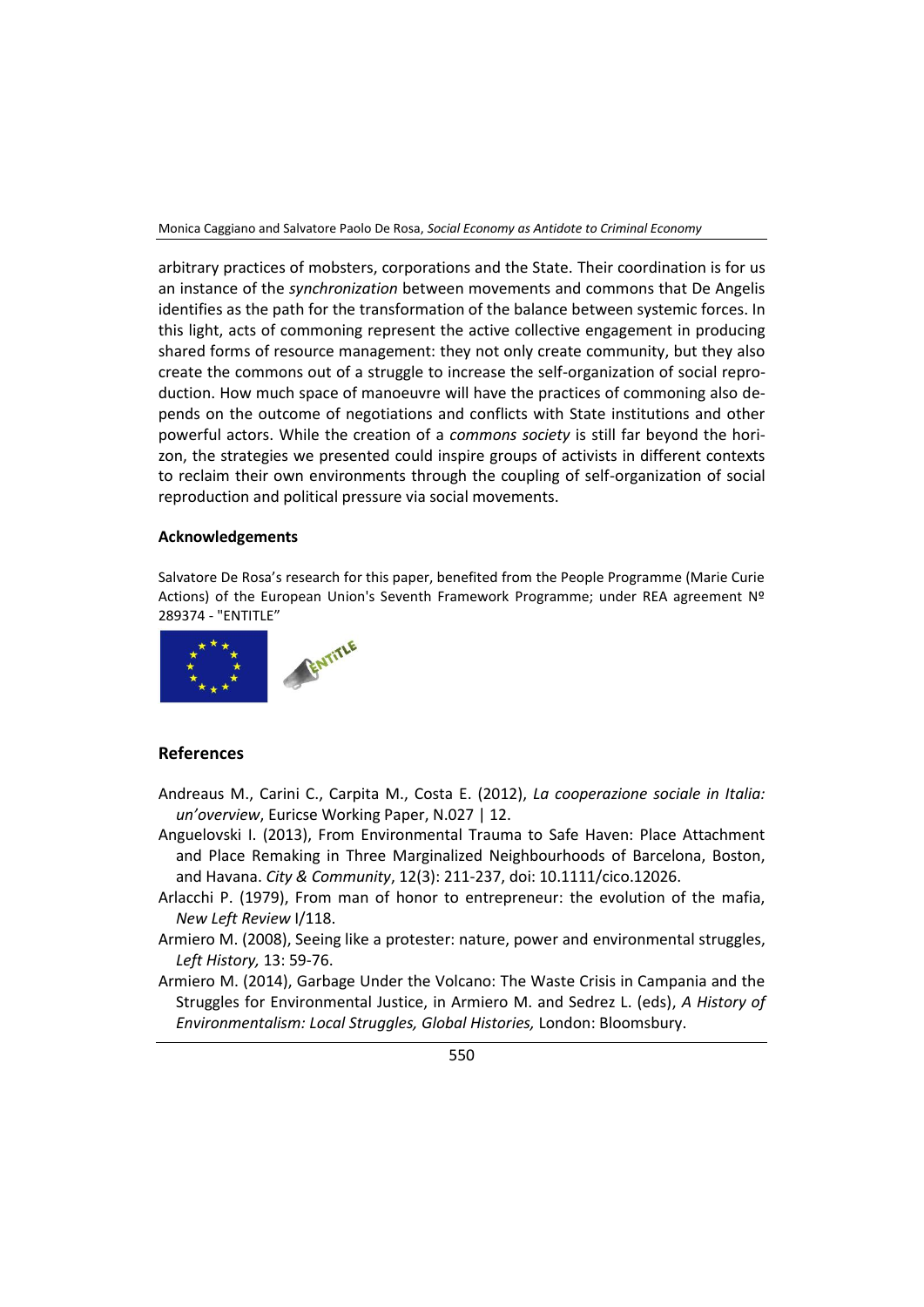- Armiero M., D'Alisa G. (2012), Rights of Resistance: The Garbage Struggles for Environmental Justice in Campania, Italy, *Capitalism Nature Socialism* 23(4): 52-68, doi: org/10.1080/10455752.2012.724200.
- ARPAC (Campania Agency for Environmental Protection), (2008), *Siti contaminati in Campania,* Napoli.
- Bateson G. (1972), *Steps to an Ecology of Mind: Collected Essays in Anthropology, Psychiatry, Evolution, and Epistemology*, University Of Chicago Press.
- Bollier D. (2007), A new politics of the commons. *Renewal (0968252X)*, *15*(4): 10-16.
- Bollier D., & Helfrich, S. (Eds.) (2012), *The wealth of the commons: A world beyond market and state*. Levellers Press.
- Bollier D. (2014), *Think like a commoner: A short introduction to the life of the commons*. New Society Publishers.
- Cayli B. (2010), Social Networks of the Italian Mafia: The Strong and Weak Parts *CEU Political Science Journal*, 5(3): 382-413.
- Comba F., Bianchi F., Fazzo L., Martina L., Menegozzo M., Minichilli F., Mitis F., Musmeci L., Pizzuti R., Santoro M., Trinca S., Martuzzi M. and Health Impact of Waste Management Campania Working Group, (2006), Cancer Mortality in an Area of Campania (Italy) Characterized by Multiple Toxic Dumping Sites. *Annals Of The New York Academy Of Sciences* 1076: 449-461, doi: 10.1196/annals.1371.067.
- Counihan C., Siniscalchi V. (2013), *Food Activism*: *Agency*, *Democracy and Economy*, London: Berg Publishers.
- D'Alisa G., Walter M., Burgalassi D. and Healy H. (2010), Conflict in Campania: waste emergency or crisis of democracy, *Ecological Economics* 70, pp. 239–249, doi: 10.1016/j.ecolecon.2010.06.021.
- De Angelis M. (2010), The Production of Commons and the "Explosion" of the Middle Class. *Antipode*, 42(4), doi: 10.1111/j.1467-8330.2010.00783.x.
- De Angelis M. (2012), Crises, Movements and Commons, *Borderlands E-Journal: New Spaces In The Humanities*, *11*(2): 4.
- Demaria F., D'Alisa G. (2013), Dispossession and contamination: strategies for capital accumulation in the waste market. Lo Squaderno 29, 37-39.
- Dematteis G. (1985), *Le metafore della Terra. La geografia umana tra mito e scienza*, Feltrinelli.
- Di Iacovo F., Senni S., de Kneght J., (2006), "Farming for health in Italy", in Hassink J.& van Dijk M. (Eds.), *Farming for Health: Green Care-farming across Europe and the United States of America*, p.289-308.
- Escobar A. (2008), *Territories of difference. Place, movements, life, redes*. Durham/London: Duke University Press.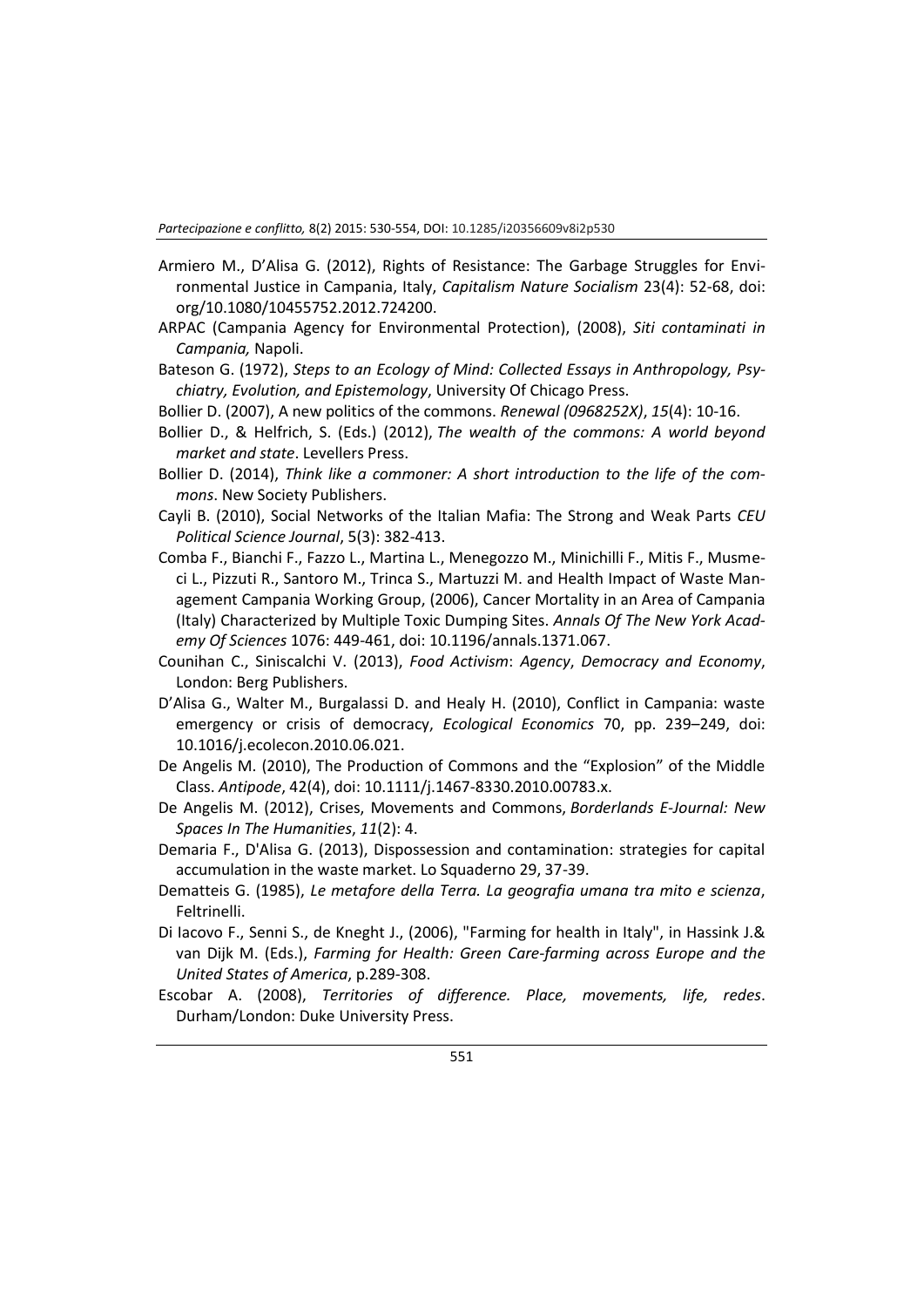- Fazzo L., Minichilli F., Mitis F., Santoro M., Martina L., Pizzuti R., Comba P., Martuzzi M., Bianchi F., Working Group W. G. (2008), Cluster analysis of mortality and malformations in the Provinces of Naples and Caserta (Campania Region), *Annali Istituto Superiore Sanità* 44, 99-111.
- Festa F. (2012), *Oltre l'emergenza. Pratiche, condotte ed esperienze di "comune" nel Sud Italia*. Uninomade.org, Retrieved May 2015 (http://www.uninomade.org/oltrelemergenza-pratiche-condotte-comune-nel-sud-italia/).
- Freire P. (1970), *Pedagogy of the Oppressed*. Herder and Herder.
- García-López G.A. (2013), Scaling up from the grassroots and the top down: The impacts of multi-level governance on community forestry in Durango, Mexico. *International Journal of the Commons*, 7(3): 416-431.
- Grasseni C. (2014), Seeds of trust. Italy's Gruppi di Acquisto Solidale (Solidarity Purchase Groups), *Journal of Political Ecology* 21: 178-192.
- Harvey D. (2003). The New Imperialism. Oxford University Press.
- Hassink J., Zwartebol C., Agricola H. J., Elings M., Thissen J.T.N.M. (2007), Current status and potential of care farms in the Netherlands. NJAS 55 (1): 21-36.
- Iacuelli A. (2007), *Le vie infinite dei rifiuti. Il sistema campano*. Altrenotizie.org\*Creative Commons.
- IMEA‐Unioncamere (2014), *Agrosserva*n. 1
- ISTAT (2014), *Conti Nazionali*, National Institute for Statistics, Rome.
- Leff E. (2012), Political Ecology A Latin American Perspective. In Culture, Civilization and Human Society, in *Encyclopedia of Life Support*, Oxford, UK.
- Legambiente (2007), *Rapporto ecomafia 2006, il caso Campania*. Napoli.
- Linebaugh P. (2010), Some Principles of the Commons, *Counterpunch,* Retrieved May 2015
	- (http://www.counterpunch.org/2010/01/08/some-principles-of-the-commons/).

Magnaghi A. (2010), *Progetto locale. Verso la coscienza di luogo*, Bollati Boringhieri.

- Martinez-Alier J. (2002), *The Environmentalism of the Poor: A Study of Ecological Conflicts and Valuation*, Edward Elgar Publishing.
- Martuzzi M., Mitis F., Bianchi F., Minichilli F., Comba P., Fazzo L. (2009), Cancer mortality and congenital anomalies in a region of Italy with intense environmental pressure due to waste. *Occupational And Environmental Medicine* 66: 725-732.
- Massari M., Monzini P. (2004), Dirty Businesses in Italy: A Case-study of Illegal Trafficking in Hazardous Waste, *Global Crime*, 6:3-4: 285-304-
- Ostrom E. (1990), *Governing the commons: the evolution of institutions for collective action*. Cambridge Univ. Press.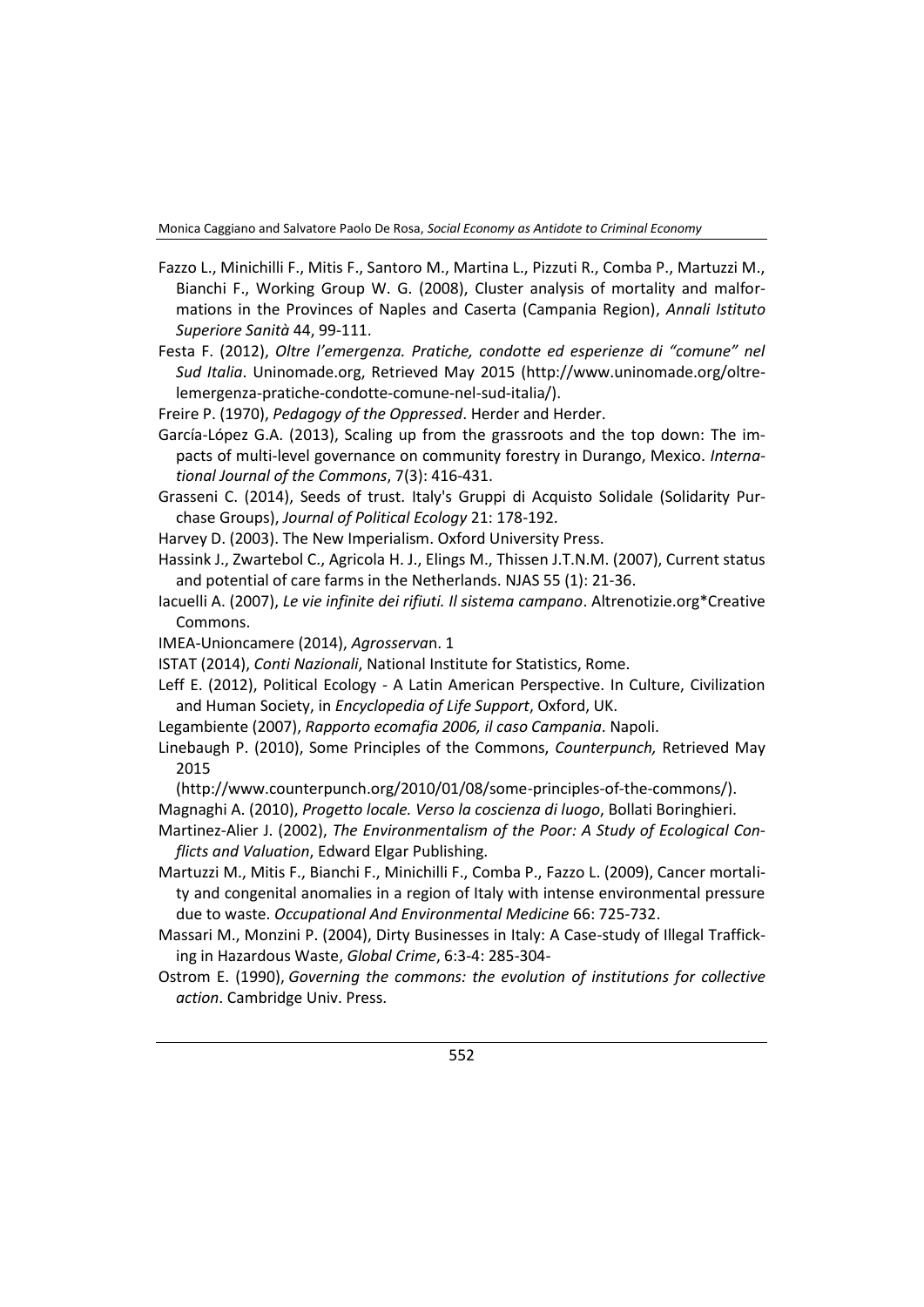*Partecipazione e conflitto,* 8(2) 2015: 530-554, DOI: 10.1285/i20356609v8i2p530

- Pecorella et al. (2013), *Parliamentary Commission of Inquiry on Illegal Activities Related to the Waste Cycle*. XVI legislature, Chamber of Deputy
- Retrieved May 2015 (http://www.senato.it/service/PDF/PDFServer/BGT/698083.pdf).
- Peluso N.L. (1992), *Rich Forests, Poor People: Resource Control and Resistance in Java*. Berkeley, CA: University of California Press.
- Petrillo A., ed. (2009), Le urla e il silenzio. Depoliticizzazione dei conflitti e parresia nella Campania tardo liberale. In *Biopolitica di un rifiuto. Le rivolte anti-discarica a Napoli e in Campania*. Verona, Ombre Corte.
- Porter M. E., Kramer M. R. (2011), *Creating shared value: How to reinvent capitalism and unleash a wave of Innovation and growth*. Harvard Business Review.
- Santino U. (1995), *La mafia interpretata. Dilemmi, stereotipi, paradigmi*, Rubbettino, Soveria Mannelli.
- Scanlan S. J. (2013), Feeding the Planet or Feeding Us a Line? Agribusiness, 'Grainwashing,' and Hunger in the World Food System, *International Journal of Sociology of Agriculture and Food.*
- Sempik J., Hine R. and Wilcox D. eds. (2010), Green Care: A Conceptual Framework, A Report of the Working Group on the Health Benefits of Green Care, COST Action 866, Green Care in Agriculture, Loughborough: Centre for Child and Family Research.
- Senior K., Mazza A. (2004), Italian "Triangle of Death" linked to waste crisis. *The Lancet Oncology* 5, 525–527, doi: http://dx.doi.org/10.1016/S1470-2045(04)01561-X.
- Shaw M. (2014), Learning from The Wealth of the Commons: a review essay. *Community Development Journal*, *49*, 12-20, Oxford University Press, doi: 10.1093/cdj/bsi005.
- Turco A. (1988), *Verso una teoria geografica della complessità*, Unicopli.